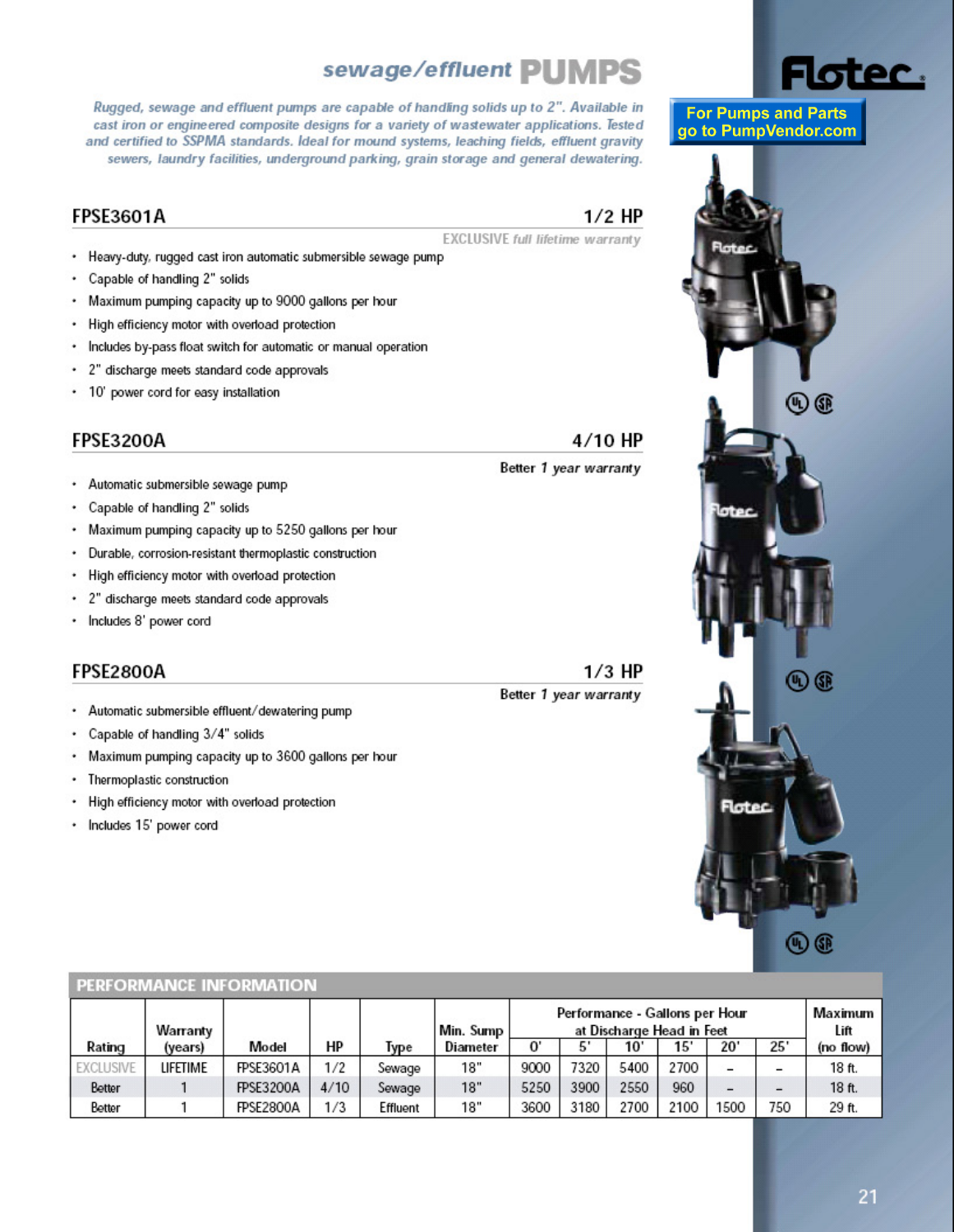

**P.O. Box 342, Delavan, WI 53115** *Phone:* 1-800-365-6832 *Fax:* 1-800-526-3757 *E-Mail:* info@flotecwater.com *Web Site:* http://www.flotecwater.com





# OWNER'S MANUAL **Submersible Solids Handling Pumps**

NOTICE D'UTILISATION **Pompes submersibles pour les matières solides**

MANUAL DEL USUARIO **Bombas submergibles para el manejo de líquidos con sólidos**



#### **Installation/Operation/Parts**

*For further operating, installation, or maintenance assistance:* 

**Call 1-800-365-6832**

**English . . . . . . . . . . . . . . Pages 2-6**

#### **Installation/Fonctionnement/Pièces**

*Pour plus de renseignements concernant l'utilisation, l'installation ou l'entretien,*

**Composer le 1 (800) 365-6832**

**Français . . . . . . . . . . . Pages 7-11**

#### **Instalación/Operación/Piezas**

*Para mayor información sobre el funcionamiento, instalación o mantenimiento de la bomba:*

**Llame al 1-800-365-6832**

**Español . . . . . . . . . .Paginas 12-16**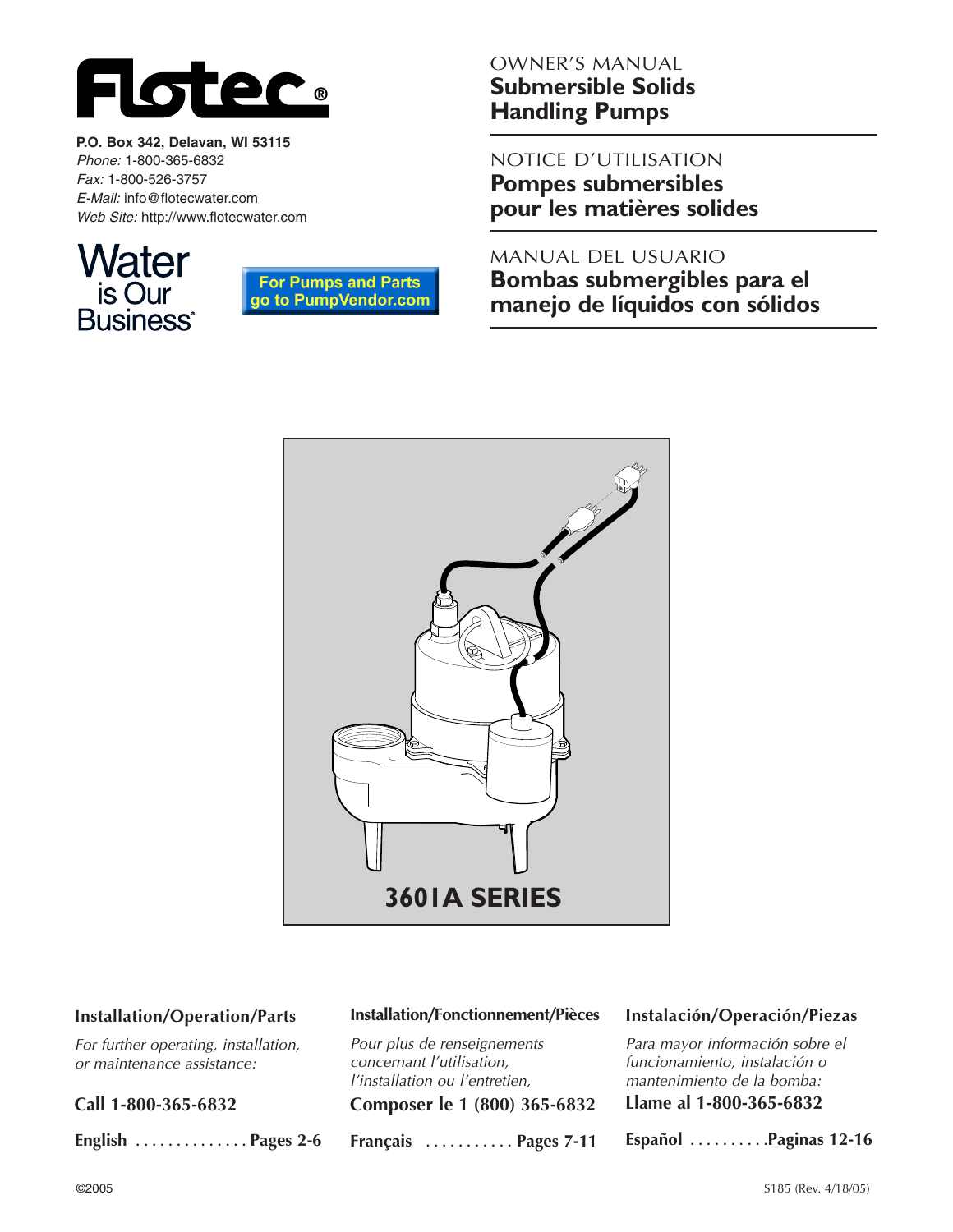# **READ AND FOLLOW SAFETY INSTRUCTIONS!**

**This is the safety alert symbol.** When you see this symbol on your pump or in this manual, look for one of the following signal words and be alert to the potential for personal injury:

warns about hazards that **will** cause serious personal injury, death or major property damage if ignored.

**A warning** warns about hazards that **can** cause serious personal injury, death or major property damage if ignored.

warns about hazards that **will** or **can** cause minor personal injury or property damage if ignored.

The label **NOTICE** indicates special instructions which are important but not related to hazards.

#### **Carefully read and follow all safety instructions in this manual and on pump.**

Keep safety labels in good condition. Replace missing or damaged safety labels.

1. Read this manual carefully. Failure to follow these instructions could cause serious bodily injury and/or property damage.

- 2. Check your local codes before installing. You must comply with their rules.
- 3. Vent sewage or septic tank according to local codes.
- 4. Do not install pump in any location classified as hazardous by National Electrical Code, ANSI/NFPA 70-1990.

**Hazardous voltage. Can shock, burn or cause death.** During operation, the pump is in water. To avoid fatal shocks, proceed as follows if pump needs servicing:

- 5A. Disconnect power to outlet box before unplugging pump.
- 5B. Take extreme care when changing fuses. Do not stand in water or put your finger in fuse socket.
- 5C. Do not modify cord and plug. When using cord and plug, plug into a grounded outlet only. When wiring to a system control, connect pump ground lead to system ground.
- 6. Do not run pump dry. Dry running can overheat pump, (causing burns to anyone handling it) and will void warranty.
- 7. Pump normally runs hot. To avoid burns when servicing pump, allow it to cool for 20 minutes after shut-down before handling it.
- 8. In normal service, motor should not need oiling. Motor has been filled at the factory with a special oil.

### **ATTACH ORIGINAL RECEIPT HERE FOR WARRANTY CONSIDERATION.**

FLOTEC warrants that the products specified in this warranty are free from defects in material or workmanship.

If within the duration of product use by the product owner, any FLOODMATE® 7000 (FP0S6000A), IRONMATE® (FPSC4550A), Sewage Ejector (FPSE3601A), Pedestal Pump (FPPSS5000), or Utility Pump (FPSC1725X), shall prove to be defective, it shall be repaired or replaced at FLOTEC's option, subject to the terms and conditions set forth below.

#### **General Terms and Conditions**

Owner must pay all labor and shipping charges necessary to replace product covered by this warranty. This warranty shall not apply to acts of God, nor shall it apply to products which, in the sole judgement of FLOTEC, have been subject to negligence, abuse, accident, misapplication, tampering, alteration; nor due to improper installation, operation, maintenance or storage; nor to excess of recommended maximums as set forth in the owner's manual.

Requests for service under this warranty shall be made by returning the product to the Retail outlet or to FLOTEC as soon as possible after the discovery of any alleged defect. FLOTEC will subsequently take corrective aciton as promptly as reasonably possible.

This warranty sets forth FLOTEC's sole obligation and purchaser's exclusive remedy for defective products.

FLOTEC SHALL NOT BE RESPONSIBLE FOR ANY CONSEQUENTIAL, INCIDENTAL, OR CONTINGENT DAMAGES WHATSOEVER. THE FOREGOING WARRANTY IS EXCLUSIVE AND IN LIEU OF ALL OTHER EXPRESS WARRANTIES, IMPLIED WARRANTIES, INCLUDING BUT NOT LIMITED TO THE IMPLIED WARRANTIES OF MERCHANTABILITY AND FITNESS FOR A PARTICULAR PURPOSE.

Some states do not allow the exclusion or limitation of incidental or consequential damages or limitation on how long an implied warranty lasts, so the above limitations or exclusions may not apply to you. Although this warranty identified specific remedies you may also have other rights and remedies.

> **FLOTEC • P.O. Box 342 • Delavan, WI U.S.A. 53115 Phone: 1-800-365-6832 • Fax: 1-800-526-3757 E-Mail: info@flotecwater.com • Web Site: http://www.flotecwater.com**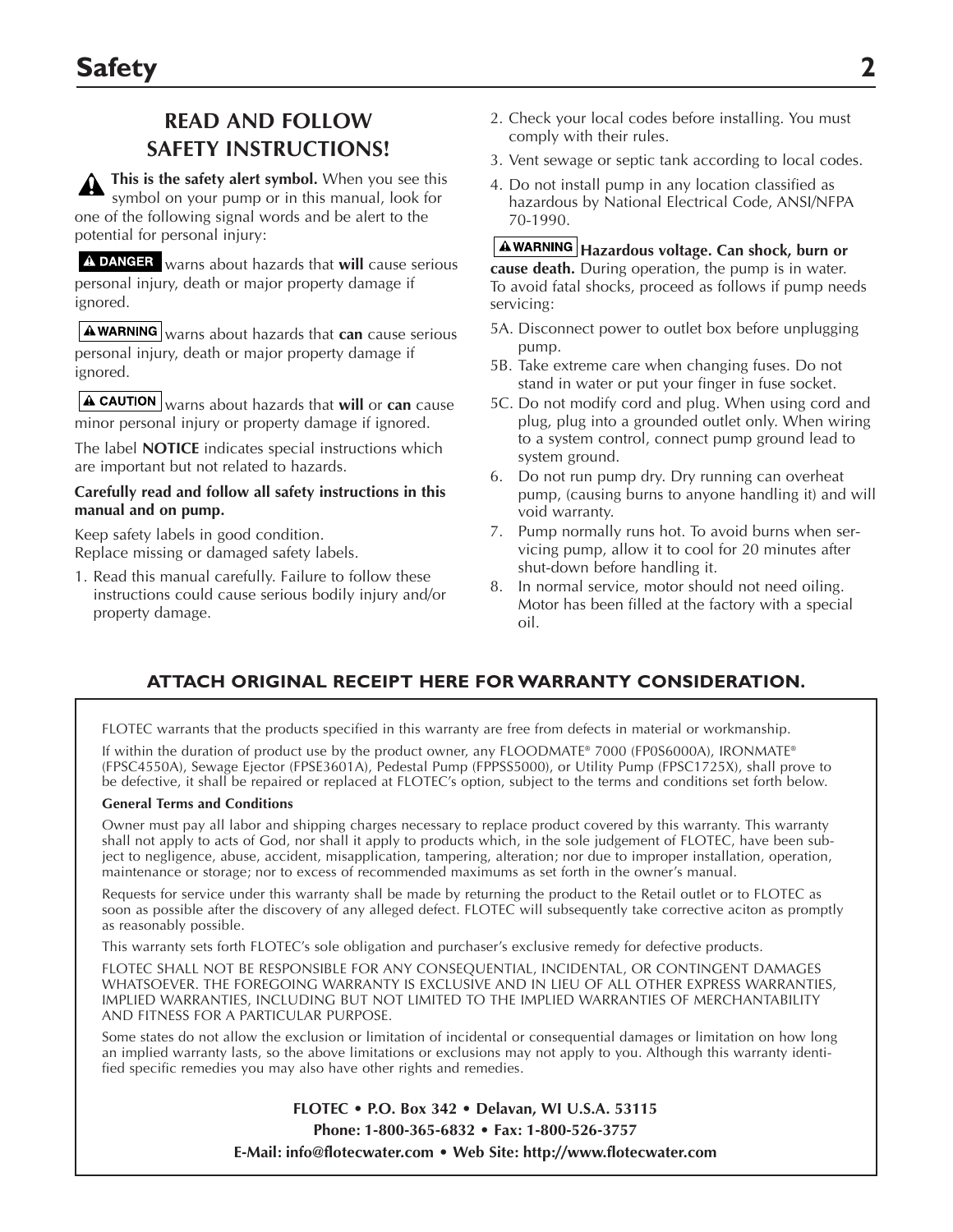### **SPECIFICATIONS**

| <b>FPSE</b><br>Model | H.P. | Voltage | <b>Individual Branch Circuit</b><br><b>Required (Amps)</b> | <b>Dual Element Time</b><br><b>Delay Fuse Amps</b> |
|----------------------|------|---------|------------------------------------------------------------|----------------------------------------------------|
| 3601A                |      |         |                                                            |                                                    |

#### **PERFORMANCE**

| <b>GPH (LITERS) AT DISCHARGE FT. OF HEAD</b> |              |              |              |                          |                          |  |  |
|----------------------------------------------|--------------|--------------|--------------|--------------------------|--------------------------|--|--|
|                                              | 5(1.5m)      | 10(3m)       | 15(4.6m)     | 20(6.1m)                 | 25(7.6m)                 |  |  |
| <b>FPSE3601A</b>                             | 7320(27,709) | 5400(20,441) | 2700(10,221) | $\overline{\phantom{a}}$ | $\overline{\phantom{a}}$ |  |  |

### **INSTALLATION**

#### **(See Figure 1 for Typical Installation instructions.)**

**A CAUTION** Pump must be level when operating. If motor is tilted, internal start/run switch may overheat and damage motor.

**AWARNING** Risk of electrical shock. Can burn or kill. Do not lift pump by power cord. See "Cord Lift Warning" on Page 5. Do not hang pump from discharge pipe or power cord.

1. Install the pump on a solid, level foundation, or in a sump pit constructed of tile, concrete, steel or plastic. The recommended minimum diameter of the





sump pit is 18" (46cm) diameter and the minimum recommended depth is 30" (76cm). Check local codes for approved materials.

**NOTICE:** Pump should not be installed on clay, earth or sand surfaces. Clean the area around the pump of small stones and gravel which could clog the pump. Keep the pump inlet screen clear.

2. Thread a 2" discharge pipe into the pump 2" NPT discharge port. Be careful to avoid stripping or crossing threads.

### **Piping – Effluent Applications (3/4" or Less Solids)**

Piping must be 1-1/2" minimum to carry volume of pump discharge. Check local codes to determine if a check valve is required in your system. In cold climates, check valves are not used to prevent effluent from freezing in piping.

#### **Piping – Sewage Applications (2" or Less Solids)**

In any case, piping must not be smaller than pump discharge.

When installed in a sewage system, pipe must be capable of handling semi-solids of at least 2" (5.1 cm) diameter.

The rate of flow in the discharge pipe must keep any solids present in suspension in the fluid. To meet minimum flow requirements (2 feet (.6 m) per second in discharge line), size pipe as follows:

| A Pipe Size Of:    | Will Handle a Flow Rate Of: |
|--------------------|-----------------------------|
| $1-1/2$ " (3.8 cm) | 12 GPM (45 LPM)             |
| 2" (5.1 cm)        | 21 GPM (79 LPM)             |
| $2-1/2$ " (6.3 cm) | 30 GPM (113 LPM)            |
| $3''$ (7.6 cm)     | 48 GPM (181 LPM)            |

**NOTICE:** Use Teflon™ tape on pipe connections. Do not use ordinary pipe joint compound on plastic pipe or pump. Pipe joint compound can attack plastics and damage pump.

™ E.I. DuPont de Nemours and Company Corporation.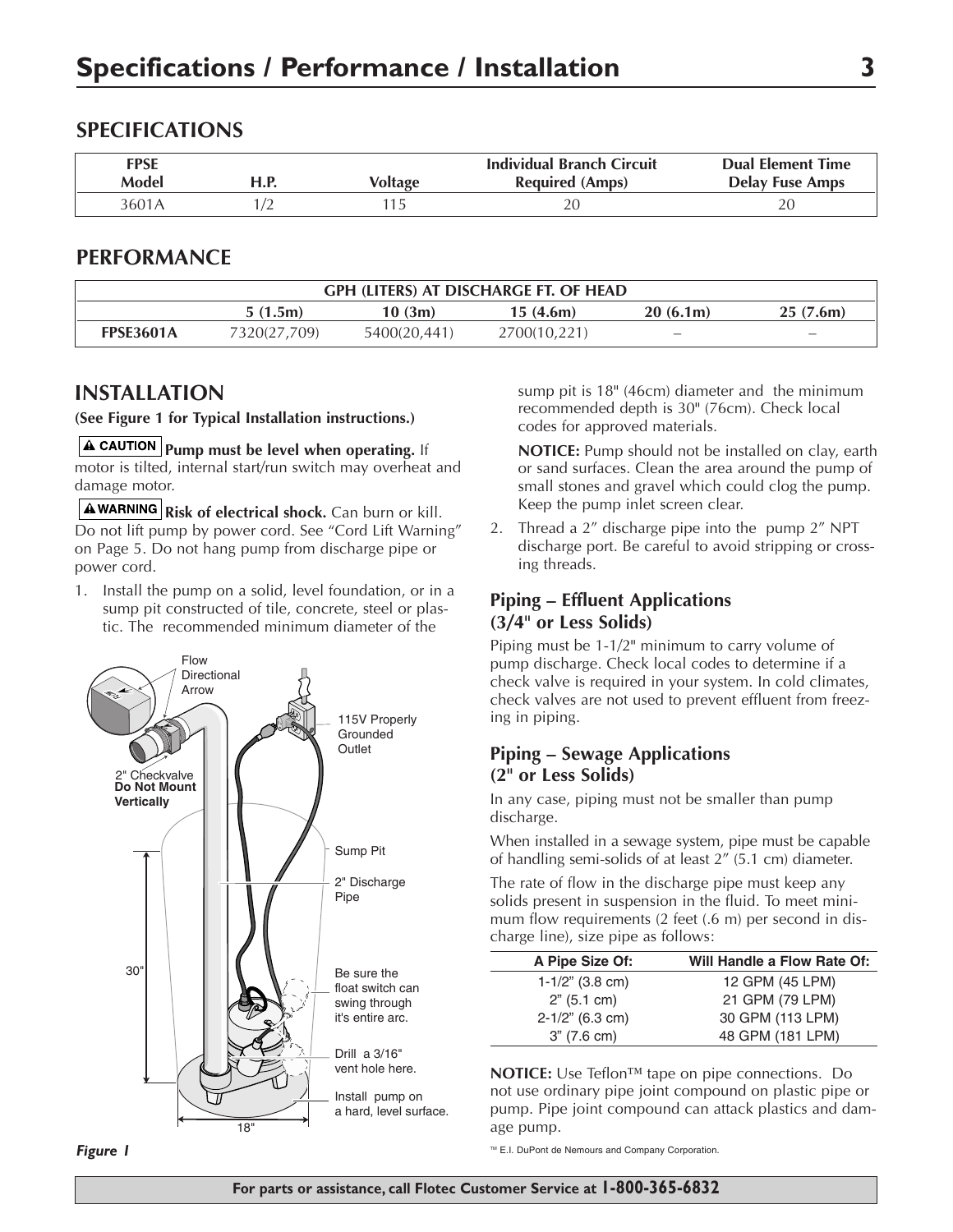- 3. To reduce motor noise and vibrations, a short length of rubber hose can be connected into discharge line near pump using suitable clamps.
- 4. If the pump discharge line is exposed to outside subfreezing atmosphere, then the portion of line exposed must be installed so any water remaining in pipe will drain to outfall by gravity. Failure to do this can cause water trapped in discharge to freeze which could result in damage to pump.
- 5. Install a 2" check valve in the horizontal portion of the discharge pipe. Make certain, the flow indicating arrow, points away from the pump. This check valve will keep the water from either running back into the basin or into the area being pumped out when the pump is not running. Check valve should be a free flow valve that will easily pass solids.

**NOTICE:** For best performance of check valve when handling solids, do not install it with discharge angled more than 45° above the horizontal. Do not install check valve in a vertical position as solids may settle in valve and prevent opening on startup.

- 6. Drill a 3/16" (4.7mm) hole in discharge pipe about 1"-2" (2.5 - 5.1cm) above pump discharge connection (but below check valve) to prevent airlocking the pump.
- 7. Insert the float switch piggy-back plug into a properly grounded outlet and the pump plug into the piggyback plug.
- 8. Check the installation by observing the pump operation through one complete cycle. Make sure that no parts of the assembly interfere with the float switch.

**Risk of flooding. May cause personal injury or property damage.** Failure to make this operational check may lead to improper operation, premature failure, and flooding.

# **ELECTRICAL**

**Hazardous voltage. Can shock, burn, or cause death.** When installing, operating, or servicing this pump, follow safety instructions listed below.

- Step 1. DO NOT splice the electrical power cord.
- Step 2. DO NOT allow electrical cord plug to be submerged.
- Step 3. DO NOT use extension cords. They are a fire hazard and can reduce voltage sufficiently to prevent pumping and/or damage motor.
- Step 4. DO NOT handle or service pump while it is connected to power supply.

Step 5. DO NOT remove grounding prong from plug or modify plug.To protect against electrical shock, the power cord is a three-wire conductor and includes a 3-prong grounded plug. Plug pump into a 3-wire, grounded, grounding-type receptacle. Connect pump according to electrical codes that apply.

For automatic operation, plug or wire pump into an automatic float switch or pump controller. Pump will run continuously when plugged directly into an electrical outlet. Connect or wire pump to its own individual branch circuit with no other outlets or equipment in the circuit. Size fuses or circuit breakers according to chart on Page 3.

**A**WARNING Risk of electrical shock and fire. Can burn or **cause death.** Be sure that power supply information (Voltage/Hertz/Phase) on pump motor nameplate matches incoming power supply exactly. Install pump according to all electrical codes that apply.

# **OPERATION**

**NOTICE:** Do not allow pump to run in a dry sump. It will void the warranty and may damage the pump.

An automatic overload protector in the motor will protect motor from burning out due to overheating/overloading. When motor cools down, overload protector will automatically reset and start motor.

If overload trips frequently, check for cause. It could be a stuck impeller, wrong/low voltage, or electrical failure in motor. If an electrical failure in the motor is suspected, have it serviced by a competent repairman.

Pump is permanently lubricated. No oiling or greasing is required.

# **SERVICE**

**Hazardous voltage. Can shock, burn, or cause death.** Before removing pump from basin for service, always disconnect electrical power to pump and control switch.

**A**WARNING Risk of electrical shock. Can burn or kill. Do not lift pump by power cord. See "Cord Lift Warning" on Page 5.

Submerge pump in a disinfectant solution (chlorox or chlorine) for at least one hour before disassembling pump.

The pump motor contains a special lubricating oil which should be kept clean and free of water at all times.

Check operation by filling sump with water and observing pump operation through one complete cycle.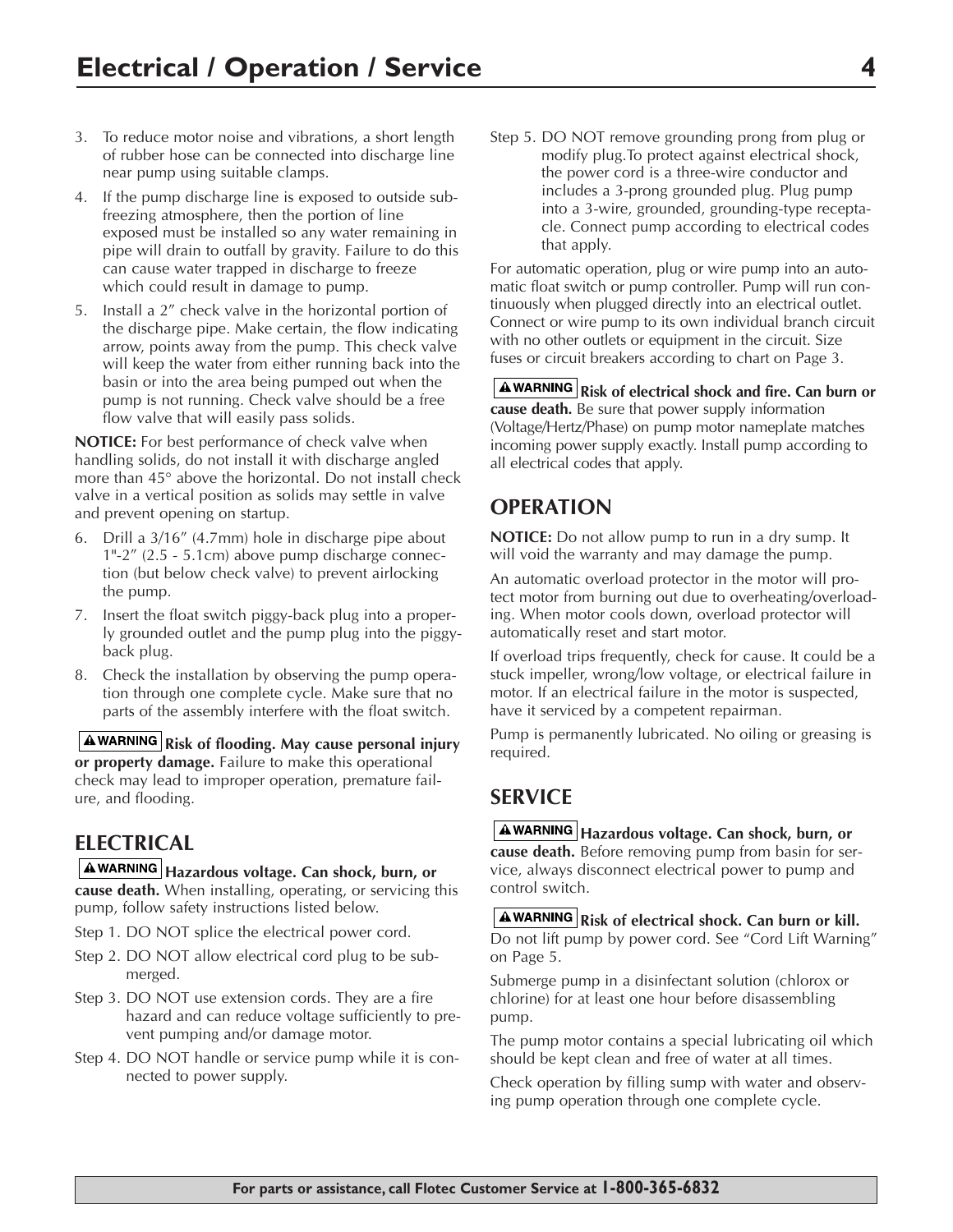**A**WARNING Risk of flooding. May cause personal injury **or property damage.** Failure to make this operational check may lead to flooding and premature failure.

**NOTICE:** This unit is not designed for applications involving salt water or brine! Use with salt water or brine will void warranty.

# **TROUBLESHOOTING**

**AWARNING** Risk of sudden starts. Can result in electrical **shock or pinching of hands or tools.** If power to pump is on

when thermal overload resets, pump may start without warning. Disconnect power before servicing pump.

| A. Pump fails to operate:    | 1. Check to be sure that power cord is securely plugged into outlet. Disconnect power to<br>outlet before handling pump or motor.<br>2. Check to be sure you have electrical power.<br>3. Check that liquid fluid level is high enough to activate switch or controller.<br>4. Check to be sure that $3/16$ <sup>"</sup> (4.7 mm) vent hole in discharge pipe is not plugged.<br>5. Check for blockage in pump inlet, impeller, check valve or discharge pipe.<br>6. Thermal overload may have tripped. Test start pump; if it starts and then stops immedi-<br>ately, disconnect from power source for 30 minutes to allow motor to cool, then recon-<br>nect to power source. Check for cause of overheating/overloading.<br>7. Check the float switch operation for maximum possible clearance. |
|------------------------------|----------------------------------------------------------------------------------------------------------------------------------------------------------------------------------------------------------------------------------------------------------------------------------------------------------------------------------------------------------------------------------------------------------------------------------------------------------------------------------------------------------------------------------------------------------------------------------------------------------------------------------------------------------------------------------------------------------------------------------------------------------------------------------------------------|
| B. Pump fails to empty sump: | 1. Be sure all valves in discharge valve are fully open.<br>2. Clean out discharge pipe and check valve.<br>3. Check for blockage in pump inlet or impeller.<br>4. Pump not sized properly. A higher capacity pump may be required.<br>5. Check the float switch operation for maximum possible clearance.                                                                                                                                                                                                                                                                                                                                                                                                                                                                                         |
| C. Pump will not shut off:   | 1. Check switch or controller automatic floats for proper operation, location and clearance.<br>See installation instructions for switch/controller.<br>2. If pump is completely inoperative or continues to malfunction, consult your local<br>serviceman.                                                                                                                                                                                                                                                                                                                                                                                                                                                                                                                                        |

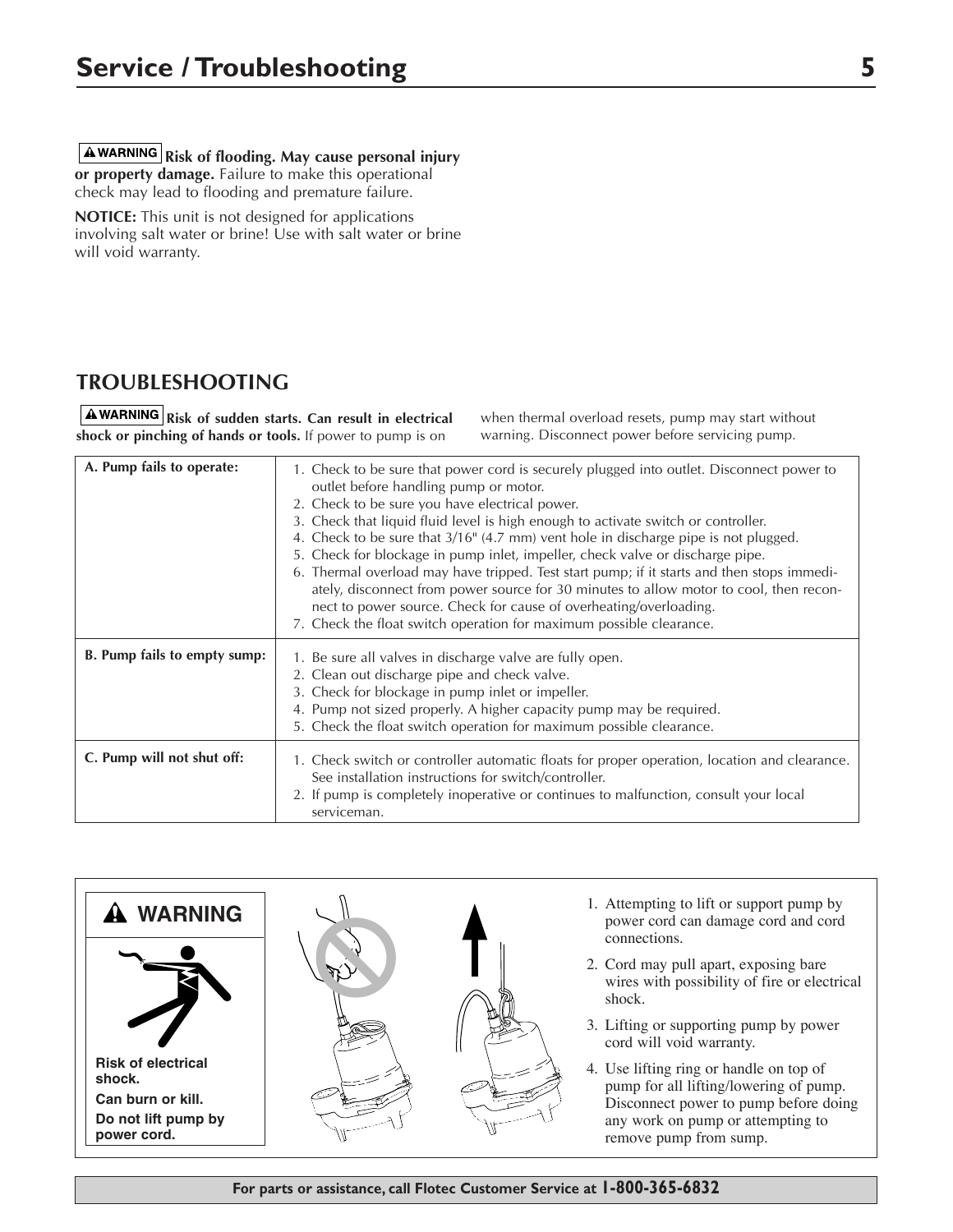

### **REPAIR PARTS LIST – 3601A SERIES**

| <b>Key</b> | Part                   |     | <b>FPSE3601A-08</b> | <b>FPSE3601A-20</b> |
|------------|------------------------|-----|---------------------|---------------------|
| No.        | <b>Description</b>     | Qty | <b>115 Volt</b>     | <b>115 Volt</b>     |
|            | Volute                 |     | PW1-13              | PW1-13              |
|            | Impeller               |     | <b>PW5-11P</b>      | <b>PW5-11P</b>      |
|            | Power Cord             |     | PW117-237-TSE       | PW117-122-TSE       |
| 4          | Automatic Float Switch |     | PS117-145P          | PS117-147P          |

#### **IF MOTOR FAILS, REPLACE PUMP.**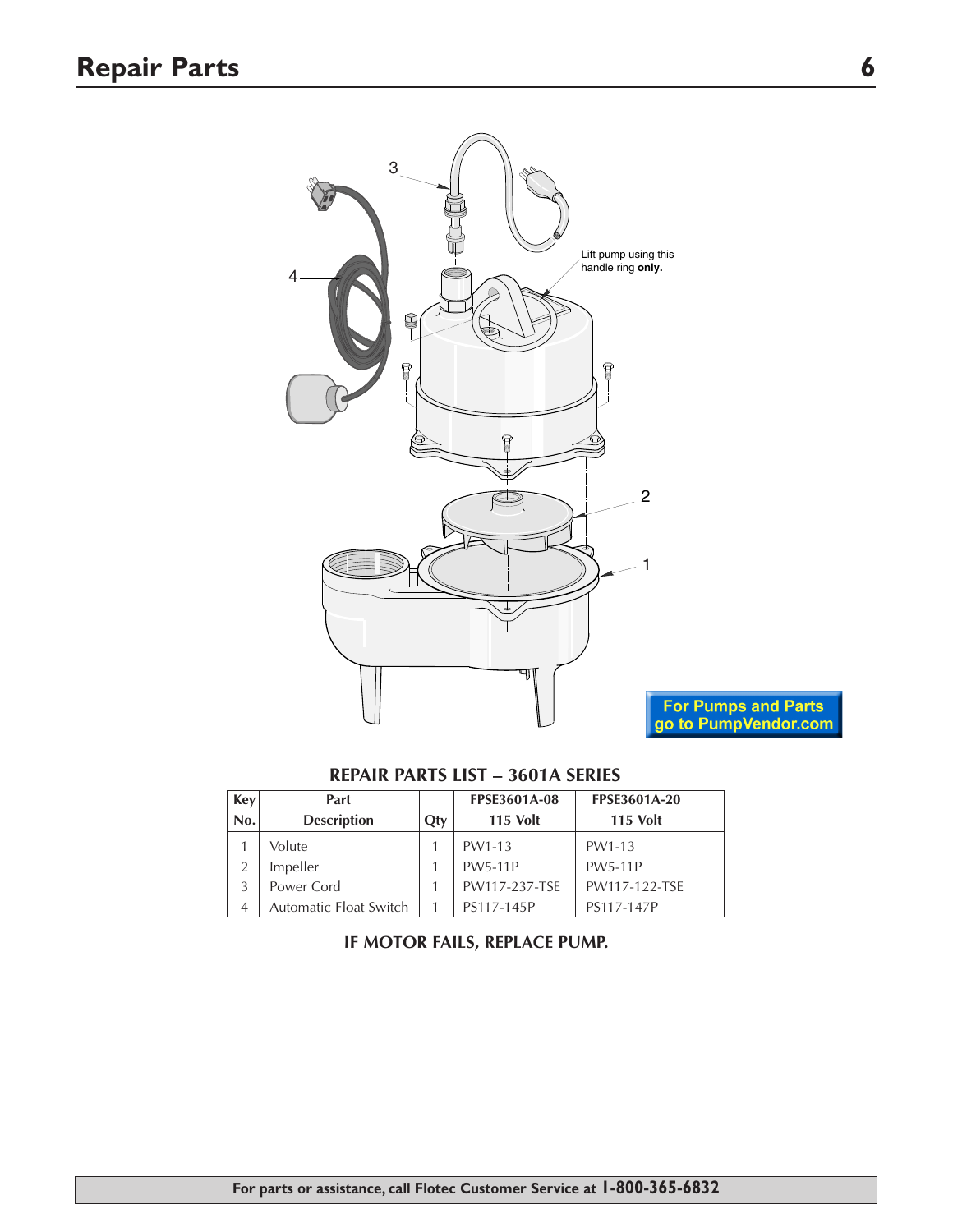# **LIRE TOUTES CES INSTRUCTIONS ET LES SUIVRE!**

**Ce symbole indique qu'il faut être prudent.** Lorsque ce symbole apparaît sur la pompe ou dans cette Notice, rechercher une des mises en garde qui suivent, car elles indiquent un potentiel possible de blessures corporelles :

A DANGER avertit d'un danger qui causera des blessures corporelles, la mort ou des dommages matériels importants si on l'ignore.

avertit d'un danger **qui risque** de causer des blessures corporelles, la mort ou des dommages matériels importants si on l'ignore.

 $\mathbf A$  attention avertit d'un danger qui **causera** ou qui risquera de causer des blessures corporelles, la mort ou des dommages matériels importants si on l'ignore.

Le mot **NOTA** indique des instructions spéciales et importantes n'ayant aucun rapport avec les dangers.

**Lire attentivement toutes les consignes de sécurité contenues dans cette Notice ou collées sur la pompe.**

Garder les autocollants de sécurité en bon état; les remplacer s'ils manquent ou s'ils ont été endommagés.

- 1. Lire attentivement ces règles d'utilisation et instructions. Le nonrespect de ces prescriptions peut entraîner des blessures graves ou des dommages matériels.
- 2. Vérifier les codes locaux avant l'installation. Leurs règles doivent être suivies.
- 3. Ventiler les eaux usées ou le réservoir septique conformément aux règles du code local.
- 4. Ne pas installer la pompe à un endroit classé dangereux par le Code National de l'électricité, ANSI/NFPA 70-1990.

**Tension dangereuse. Risques d'électrocution,**  A AVERTISSEMENT **de brûlures ou d'accident mortel.** Pendant son fonctionnement, la pompe est immergée. Pour éviter les chocs électriques mortels, suivre la procédure suivante si la pompe nécessite intervention :

- 5A. Couper l'alimentation au niveau de la prise de courant avant de débrancher la pompe.
- 5B. Exercer la plus grande prudence lors du remplacement des fusibles.

Éviter de se placer dans l'eau ou de placer le doigt dans le support du fusible.

- 5C. Ne modifier le cordon d'alimentation. Lors de l'utilisation du cordon et du connecteur, ne les enficher que dans une prise de courant reliée à la terre. Lorsque la connexion se fait vers le boîtier de commande du système, relier le fil de masse de la pompe à la prise de terre du système.
- 6. Ne pas faire fonctionner la pompe à vide. Faire fonctionner la pompe sans eau risque de la faire surchauffer (et de causer ainsi des brûlures) et annule la garantie.
- 7. La pompe chauffe lorsqu'elle fonctionne. Pour éviter les brûlures lors des interventions sur la pompe, la laisser refroidir après la mise à l'arrêt pendant 20 minutes avant de la manipuler.
- 8. Lors d'une utilisation normale, le moteur ne devrait pas avoir besoin d'huile ; il a été lubrifié en usine avec une huile spéciale.

# **ATTACHER LE REÇU D'ORIGINE ICI À DES FINS DE GARANTIE**

# **Garantie Flotec pour la durée du Produit**

FLOTEC garantit que les produits spécifiés au titre de la présente garantie sont exempts de vices de matériau et de fabrication.

Si, pendant le temps d'utilisation du produit par l'acheteur du produit, tout appareil FLOODMATE® 7000 (FP0S6000A), IRONMATE® (FPSC4550A), éjecteur d'égout (FPSE3601A), pompe sur socle (FPPSS5000) ou pompe tout usage (FPSC1725X) se révélait défectueux ou défectueuse, FLOTEC s'engage, à son choix, soit à réparer l'appareil, soit à le remplacer, conformément aux clauses et conditions stipulées ci-dessous.

#### **Clauses et conditions générales**

L'acheteur s'engage à payer tous les frais de main-d'oeuvre et d'expédition ayant rapport au remplacement du produit couvert par la présente garantie. Cette garantie ne s'applique pas aux catastrophes naturelles et sera nulle et non avenue si, d'après FLOTEC, le produit a fait l'objet de négligence, d'un abus, d'accident, d'une utilisation inadéquate, d'une altération, d'une transformation, d'une installation, d'un fonctionnement, d'un entretien ou d'un remisage inappropriés, ou s'il a fonctionné à des pressions dépassant les pressions maximales recommandées dans le manuel de l'utilisateur.

Pour bénéficier d'un service en vertu de cette garantie, le produit doit être retourné au marchand ou à FLOTEC dès que possible après la découverte du défaut allégué. FLOTEC s'engage à prendre les mesures correctives nécessaires aussi rapidement que possible dans un délai raisonnable.

La présente garantie stipule la totalité des obligations de FLOTEC et prescrit le seul recours possible de l'acheteur dans le cas où un produit se révèlerait défectueux.

FLOTEC DÉCLINE TOUTES RESPONSABILITÉS POUR TOUS DOMMAGES INDIRECTS OU FORTUITS QUELS QU'ILS SOIENT. LA PRÉSENTE GARANTIE EST EXCLUSIVE; ELLE EST ACCORDÉE EN LIEU ET PLACE DE TOUTES AUTRES GARANTIES EXPRESSES OU IMPLICITES, Y COMPRIS, MAIS SANS LIMITATIONS, TOUTES GARANTIES MARCHANDES ET DE CONVENANCE DU PRODUIT À UNE FIN PARTICULIÈRE.

Certaines provinces ne permettent pas l'exclusion ou la limitation de dommages indirects ou fortuits ou les limitations relatives à la durée des garanties implicites. Par conséquent, il se peut que les limitations ou exclusions stipulées ci-dessus ne s'appliquent pas à votre cas. Cette garantie vous accorde des droits juridiques précis, mais d'autres lois peuvent exister selon la province.

> **FLOTEC • P.O. Box 342 • Delavan, WI U.S.A. 53115 Téléphone: 1-800-365-6832 • Télécopieur: 1-800-526-3757 Courrier électronique: info@flotecwater.com • Site Web: http://www.flotecwater.com**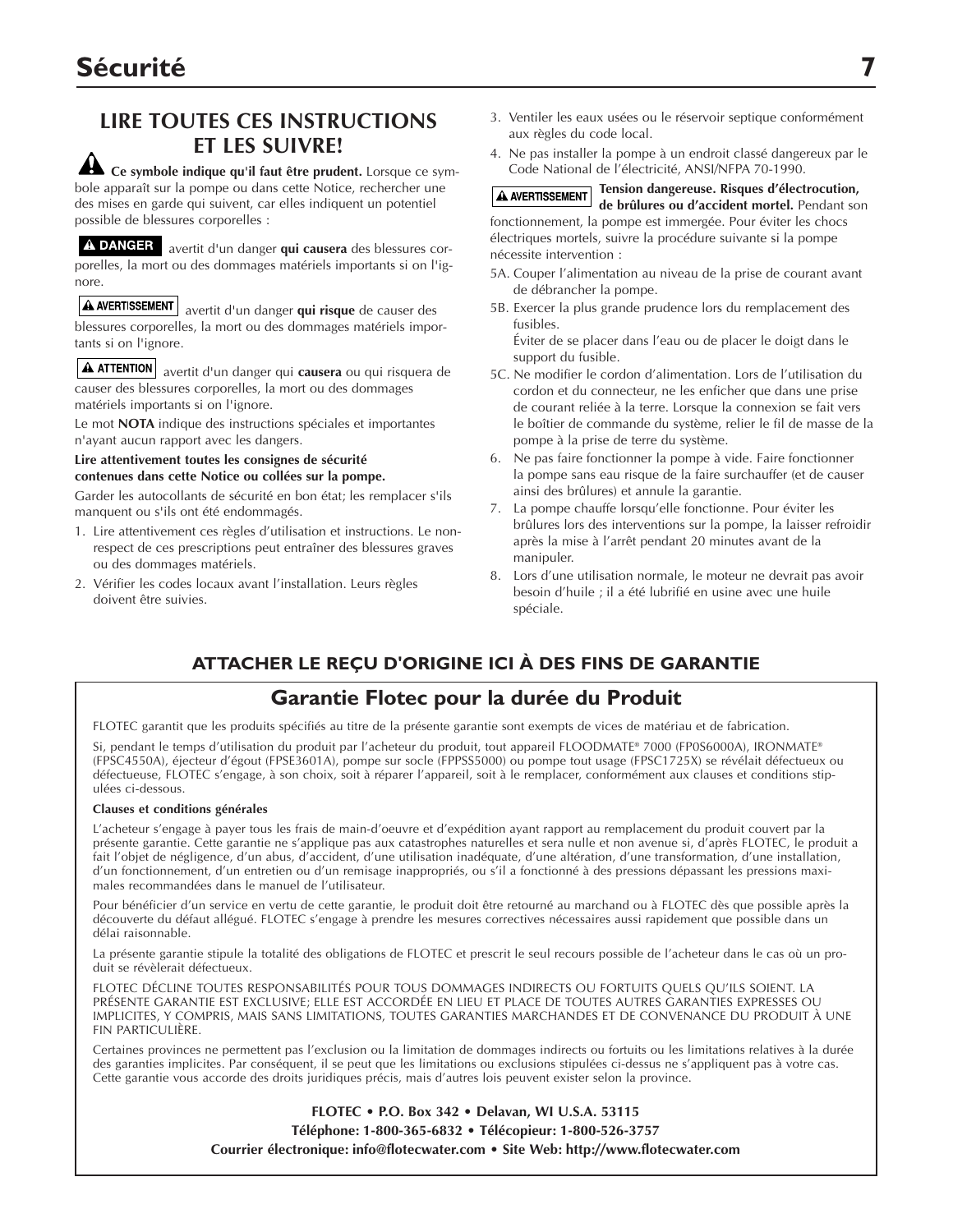#### **SPECIFICATIONS**

| Modèle<br><b>FPSE</b> | Tension | Circuit de dérivation<br>individuel requis (en ampères) | Ampérage de fusibles<br>temporisés bicomposants |
|-----------------------|---------|---------------------------------------------------------|-------------------------------------------------|
| 3601A                 |         |                                                         |                                                 |

#### **RENDEMENT**

| I/h / Hauteur de refoulment en mètres |     |        |      |     |                          |  |
|---------------------------------------|-----|--------|------|-----|--------------------------|--|
|                                       | س   |        | ن. 1 |     | $\overline{a}$           |  |
| <b>FPSE3601A</b>                      | 709 | 20 441 |      | $-$ | $\overline{\phantom{a}}$ |  |

### **INSTALLATION**

#### **(Se reporter à la Figure 1 pour les instructions d'installation-types.)**

**Lorsqu'elle fonctionne, la pompe doit être de ATTENTION niveau.** Si le moteur est incliné, l'interrupteur de démarrage et de fonctionnement interne risque de surchauffer et le moteur risque d'être endommagé.

**Risques de secousses électriques,** de brûlures, voire de mort. Ne pas lever la pompe par son cordon électrique. Se reporter à « Avertissement concernant le levage de la pompe par son cordon électrique » à la page 10. Ne pas suspendre la pompe par le tuyau de refoulement ni par son cordon électrique.

1. Installer la pompe sur une fondation solide et de niveau, ou dans un puisard construit en carreaux, en béton ou en plas-



tique. Le diamètre minimum recommandé du puisard doit être de 46 cm (18 po) et sa profondeur minimum recommandée doit être de 76 cm (30 po). Consulter les codes de la municipalité pour connaître les matériaux approuvés.

**NOTA :** La pompe ne doit pas être installée sur de la glaise, de la terre ou du sable. Enlever toutes les petites pierres et tout le gravier pouvant se trouver à proximité de la pompe de façon qu'elle ne se bouche pas. La crépine d'aspiration de la pompe doit toujours être dégagée (pas obstruée).

2. Visser le tuyau de refoulement de 2 po dans l'orifice de refoulement de 2 po NPT de la pompe. Faire bien attention de ne pas fausser les fils.

#### **Tuyauterie – Utilisation pour les effluents (Matières solides de 3/4 po maximum)**

Le diamètre minimum de la tuyauterie doit être de 1 1/2 po pour que tout le volume du refoulement de la pompe puisse circuler. Consulter les codes de la municipalité pour déterminer si un clapet de non retour est requis sur le système. Dans les régions froides, un clapet de non retour n'est pas utilisé, sinon les effluents risqueraient de geler dans la tuyauterie.

#### **Tuyauterie – Utilisation pour les eaux d'égout (Matières solides de 2 po maximum)**

Le diamètre de la tuyauterie ne doit jamais être plus petit que le diamètre du refoulement de la pompe.

Lorsqu'on installe cette pompe sur un réseau d'eaux d'égout, le tuyau doit pouvoir permettre aux matières semi-solides ayant au moins 5,1 cm (2 po) de diamètre de circuler librement.

Dans le tuyau de refoulement, le débit doit pouvoir garder les matières solides présentes en suspension dans le liquide. De façon à pouvoir permettre le débit minimum requis de 60 cm (2 pieds) par seconde dans la conduite de refoulement, déterminer le diamètre des tuyaux en procédant comme suit :

| Assure un débit de :            |
|---------------------------------|
| 45 L/min $(12 \text{ gal/min})$ |
| 79 L/min (21 gal/min)           |
| 113 L/min (30 gal/min)          |
| 181 L/min (48 gal/min)          |
|                                 |

**NOTA :** Utiliser du ruban d'étanchéité en Teflon<sup>MC</sup> sur tous les raccords de la tuyauterie. Ne pas utiliser de pâte pour raccords filetés ordinaire sur les tuyaux en plastique ou sur la pompe. Les pâtes pour raccords filetés risquent d'attaquer le plastique et d'endommager la pompe.

MC E.I. DuPont de Nemours and Company Corporation.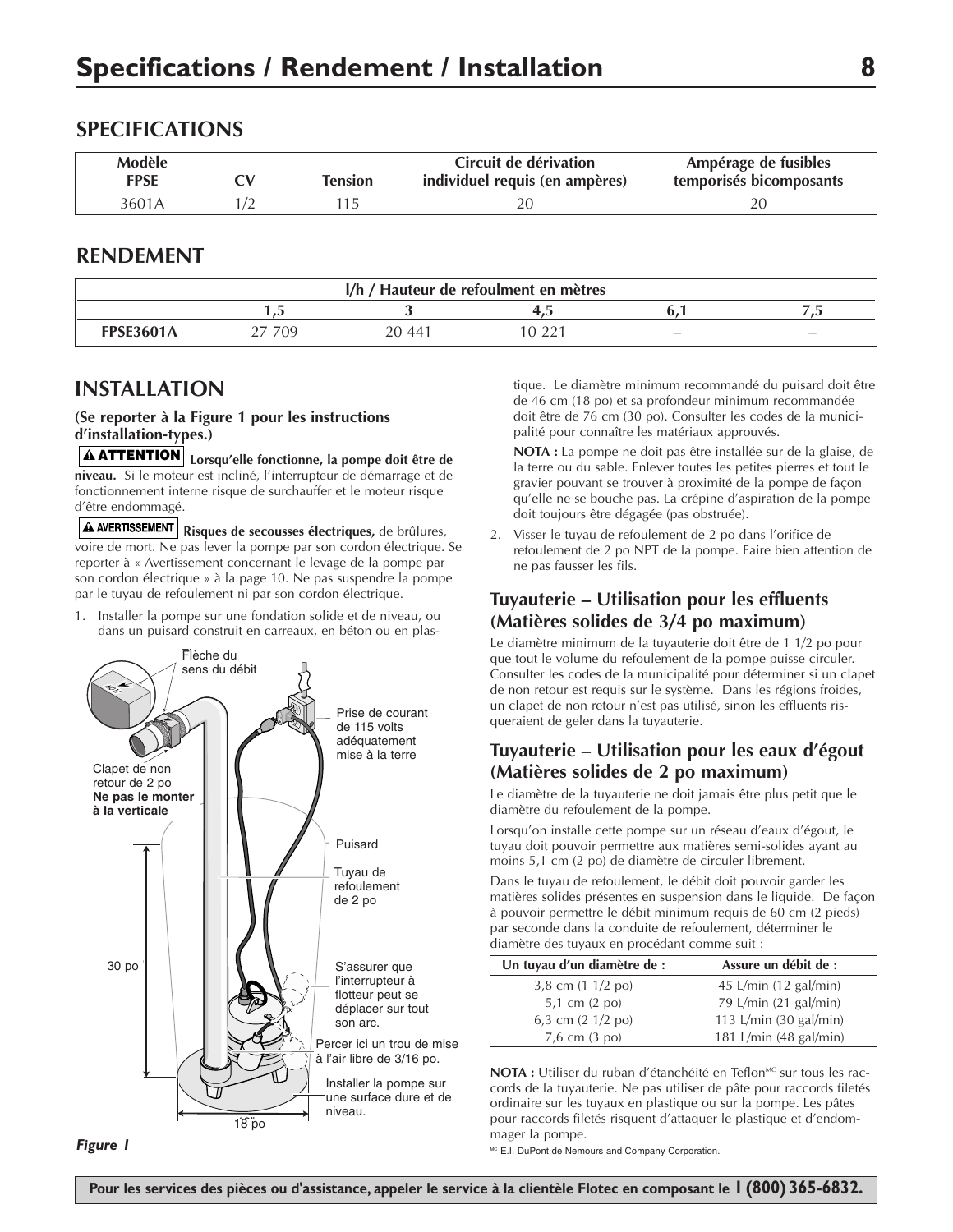- 3. Pour réduire les bruits et les vibrations du moteur, un petit morceau de tuyau en caoutchouc souple doit être branché à l'aide de colliers adéquats sur la conduite de refoulement, près de la pompe.
- 4. Si la conduite de refoulement de la pompe est exposée au gel, la partie de la conduite exposée au gel devra être installée de façon que le liquide pouvant rester dans le tuyau se vide par gravité. Si on ne respecte pas cette recommandation, le liquide emprisonné dans le tuyau de refoulement peut geler, ce qui risque d'endommager la pompe.
- 5. Poser un clapet de non retour de 2 po sur la partie horizontale du tuyau de refoulement. S'assurer que la flèche du sens du débit est orientée à l'opposé de la pompe. Ce clapet de non retour empêchera le liquide de retourner dans le puisard ou dans la zone de pompage lorsque la pompe s'arrêtera de fonctionner. Le clapet de non retour doit être un clapet à passage total dans lequel les matières solides pourront circuler facilement.

**NOTA :** Pour que les matières solides puissent circuler plus facilement dans le clapet de non retour, ne pas l'installer à un angle supérieur à 45º sur le tuyau de refoulement. Ne pas l'installer non plus en position verticale, étant donné que les matières solides se déposeront sur son battant et l'empêcheront de s'ouvrir au démarrage de la pompe.

- 6. Percer un trou de 4,7 mm (3/16 po) dans le tuyau de refoulement, entre 2,5 et 5,1 cm (1 et 2 po) au-dessus du raccord de refoulement de la pompe (mais sous le clapet de non retour), pour empêcher la formation de bouchons d'air dans la pompe.
- 7. Introduire la prise multiple de l'interrupteur à flotteur dans une prise de courant adéquatement mise à la terre, puis brancher la prise de la pompe dans la prise multiple de l'interrupteur à flotteur.
- 8. Vérifier l'installation en observant le fonctionnement de la pompe sur un cycle complet. S'assurer qu'aucune pièce de l'ensemble ne vienne gêner le fonctionnement de l'interrupteur à flotteur.

A AVERTISSEMENT Risque d'inondation. Peut causer des blessures **corporelles ou des dommages matériels.** Ne pas procéder à une vérification de fonctionnement de la pompe risque de causer un fonctionnement inadéquat, une panne prématurée et une inondation.

# **ÉLECTRICITÉ**

**Tension dangereuse. Risque d'électrocution, de brûlures ou d'accident mortel.** Lors de l'installation, du fonctionnement de la pompe ou lors d'une intervention sur la pompe, suivre scrupuleusement les instructions ci-dessous :

- 1 ° NE PAS épisser le cordon d'alimentation.
- 2 ° NE PAS immerger le connecteur du cordon d'alimentation.
- 3 ° NE PAS utiliser de rallonges. Elles constituent un danger d'incendie et peuvent réduire la
- tension de manière suffisante pour empêcher le pompage ou endommager la pompe.
- 4 ° NE PAS manipuler la pompe ou intervenir sur la pompe lorsqu'elle est branchée.

5 ° NE PAS retirer la broche de mise à la masse du connecteur ou modifier celui-ci. Pour assurer la protection contre l'électrocution, le cordon d'alimentation est un conducteur à trois fils et comporte un connecteur à trois broches avec prise de terre. Brancher la pompe dans une prise à 3 fils, raccordée à la masse. Connecter la pompe en accord avec les codes électriques en vigueur.

Pour le fonctionnement automatique, brancher le connecteur de la pompe ou brancher ses fils directement à un interrupteur automatique à flotteur ou à un boîtier de commande en pompe. La pompe fonctionnera de façon permanente lorsqu'elle sera reliée à une prise de courant. Brancher le connecteur ou directement les fils de la pompe sur circuit de dérivation individuel séparé, libre de tout autre équipement ou prise de courant. Sélectionner fusibles ou disjoncteur en fonction du tableau on Page 8.

**Risque d'électrocution et d'incendie. Pouvant causer des brûlures, voire la mort.** S'assurer que les informations relatives à l'alimentation (tension/ fréquence en Hertz/phase) sur la plaquette d'identification de la pompe correspondent exactement à l'alimentation disponible. Installer la pompe en accord avec les codes électriques en vigueur.

# **FONCTIONNEMENT**

**REMARQUE :** Ne pas faire fonctionner la pompe dans un puisard sec. La garantie sera annulée et la pompe pourra être endommagée. Une protection automatique contre les surcharges empêche le moteur de brûler suite à une surchauffe/surcharge. Lorsque le moteur se sera refroidi, le dispositif de protection contre les surcharges (le disjoncteur) se réinitialisera automatiquement et relancera le moteur. Si le moteur disjoncte fréquemment, en rechercher la cause. Il peut s'agir d'un démarreur coincé, d'une tension incorrecte ou trop faible, ou d'une panne électrique à l'intérieur du moteur. Dans ce dernier cas, il faut avoir recours à l'intervention d'un spécialiste. La pompe a été lubrifiée en usine. Aucun huilage ou graissage n'est nécessaire.

# **ENTRETIEN**

**Tension dangereuse. Risque d'électrocution, de brûlures ou d'accident mortel.** Avant de retirer la pompe du bassin pour une intervention, déconnecter l'alimentation de la pompe et du boîtier de commande.

**Risques de secousses électriques. Risques de A AVERTISSEMENT brûlures, voire de mort.** 

**Ne pas lever la pompe par le cordon d'alimentation. Se reporter à «Avertissement - Ne pas lever la pompe par le cordon» sur la Page 10.**

Immerger la pompe dans une solution désinfectante (chlorox ou solution chlorée) pendant une heure minimum avant de la démonter.

Le moteur de la pompe contient une huile spéciale qui doit être gardée propre en permanence et ne pas entrer en contact avec de l'eau.

Vérifier le fonctionnement en remplissant d'eau le puisard, puis observer le fonctionnement de la pompe sur un cycle complet.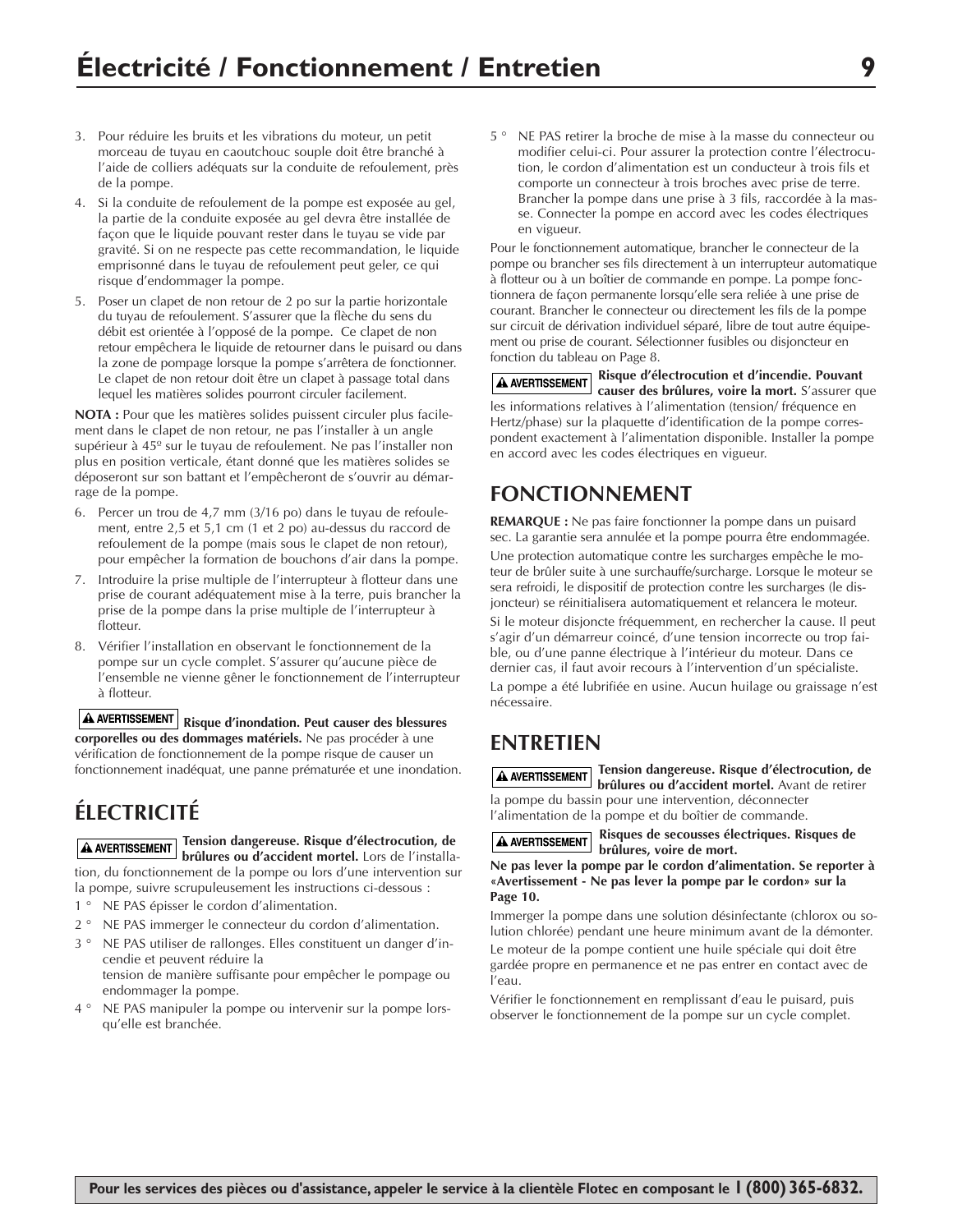**Risque d'inondation. Peut causer des blessures** A AVERTISSEMENT **ou des dommages matériels.** Ne pas procéder à cette vérification de fonctionnement risque de causer une inondation et une panne prématurée.

**NOTA :** Cet appareil n'est pas conçu pour pomper de l'eau salée ni de la saumure! L'utiliser pour pomper de l'eau salée ou de la saumure annulera la garantie.

# **LOCALISATION DES PANNES**

**A AVERTISSEMENT** Risque de démarrages soudains. Peut causer **des secousses électriques ou bien le pinçage des mains ou des outils.** Si la pompe est alimentée lors de la ré-

initialisation après surcharge thermique, elle peut se mettre en fonctionnement sans avertissement. Débrancher l'alimentation avant d'intervenir sur la pompe.

| A. La pompe ne<br>fonctionne pas :              | 1. Vérifier si le cordon est bien enfoncé dans la prise de courant. Déconnecter<br>l'alimentation de la prise de courant avant de manipuler la pompe ou le moteur.<br>2. Vérifier si la tension est bien présente.<br>3. Vérifier si le niveau du liquide est suffisamment haut pour activer le contact ou la<br>commande.<br>4. Vérifier si le trou de ventilation de 4,7 mm (3/16èmes de pouce) du tuyau<br>d'évacuation n'est pas bouché.<br>5. Vérifier un blocage de la crépine d'entrée, du rotor, du clapet de non-retour ou du<br>tuyau d'évacuation.<br>6. Le disjoncteur de surcharge thermique a peut-être fonctionné. Vérifier le démarrage<br>de la pompe : si la pompe démarre et s'arrête aussitôt, la déconnecter de la source<br>d'alimentation pendant 30 minutes pour permettre au moteur de refroidir, puis<br>rebrancher l'alimentation. Rechercher la cause de la surchauffe/de la surcharge.<br>7. Vérifier le fonctionnement de l'interrupteur à flotteur en s'assurant que le dégagement<br>est grandement suffisant. |
|-------------------------------------------------|------------------------------------------------------------------------------------------------------------------------------------------------------------------------------------------------------------------------------------------------------------------------------------------------------------------------------------------------------------------------------------------------------------------------------------------------------------------------------------------------------------------------------------------------------------------------------------------------------------------------------------------------------------------------------------------------------------------------------------------------------------------------------------------------------------------------------------------------------------------------------------------------------------------------------------------------------------------------------------------------------------------------------------------------|
| B. La pompe ne vide pas le<br>puisard:          | 1. Vérifier si toutes les valves de la valve de refoulement sont complètement ouvertes.<br>2. Nettoyer le tuyau d'évacuation et vérifier la valve.<br>3. Vérifier si la crépine d'entrée ou le rotor ne sont pas bloqués.<br>4. La capacité de la pompe ne convient pas. Il est peut-être nécessaire d'installer une<br>pompe de plus grande capacité.<br>5. Vérifier le fonctionnement de l'interrupteur à flotteur en s'assurant que le dégagement<br>est grandement suffisant.                                                                                                                                                                                                                                                                                                                                                                                                                                                                                                                                                              |
| C. La pompe ne s'arrête pas<br>de fonctionner : | 1. Vérifier l'interrupteur ou les flotteurs à fonctionnement automatique du coffret de com-<br>mande pour s'assurer qu'ils fonctionnent adéquatement, qu'ils sont bien positionnés et<br>que le dégagement est adéquat. Consulter les instructions d'installation pour le<br>contact/la commande.<br>2. Si la pompe est complètement hors fonctionnement ou continue à mal fonctionner,<br>consulter le réparateur local.                                                                                                                                                                                                                                                                                                                                                                                                                                                                                                                                                                                                                      |

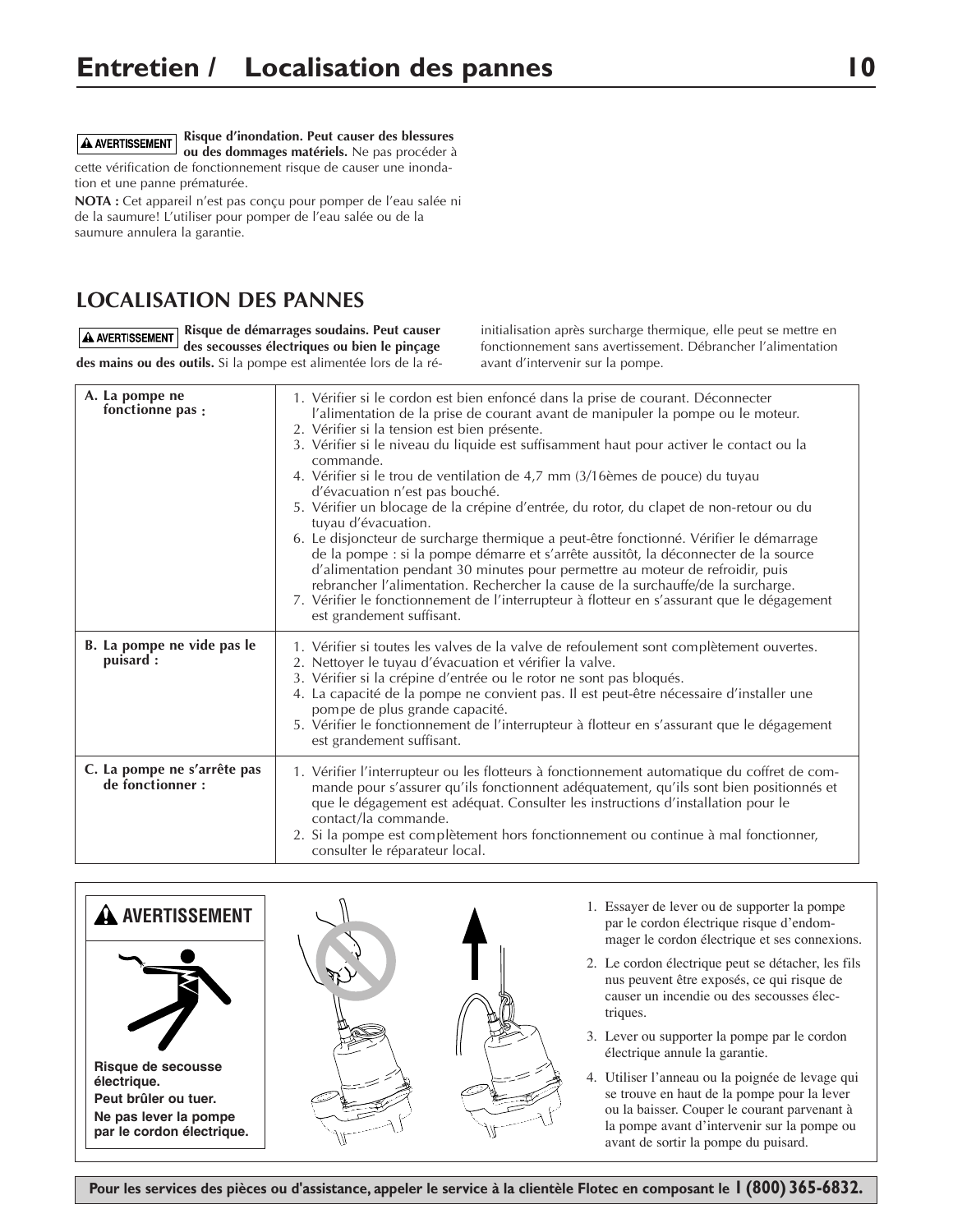

#### **LISTE DES PIÈCES DE RECHANGE – 3601 Série**

| Réf.<br>No. | <b>Description de</b><br>la pièce | Oté | <b>FPSE3601A-08</b><br><b>115 Volt</b> | <b>FPSE3601A-20</b><br><b>115 Volt</b> |
|-------------|-----------------------------------|-----|----------------------------------------|----------------------------------------|
|             | Volute                            |     | PW1-13                                 | PW1-13                                 |
|             | Rotor                             |     | <b>PW5-11P</b>                         | <b>PW5-11P</b>                         |
|             | Cordon d'alimentation             |     | PW117-237-TSE                          | PW117-122-TSE                          |
|             | Contact-flotteur autom.           |     | PS117-145P                             | PS117-147P                             |

#### **SI LE MOTEUR TOMBE EN PANNE, REMPLACER LA POMPE.**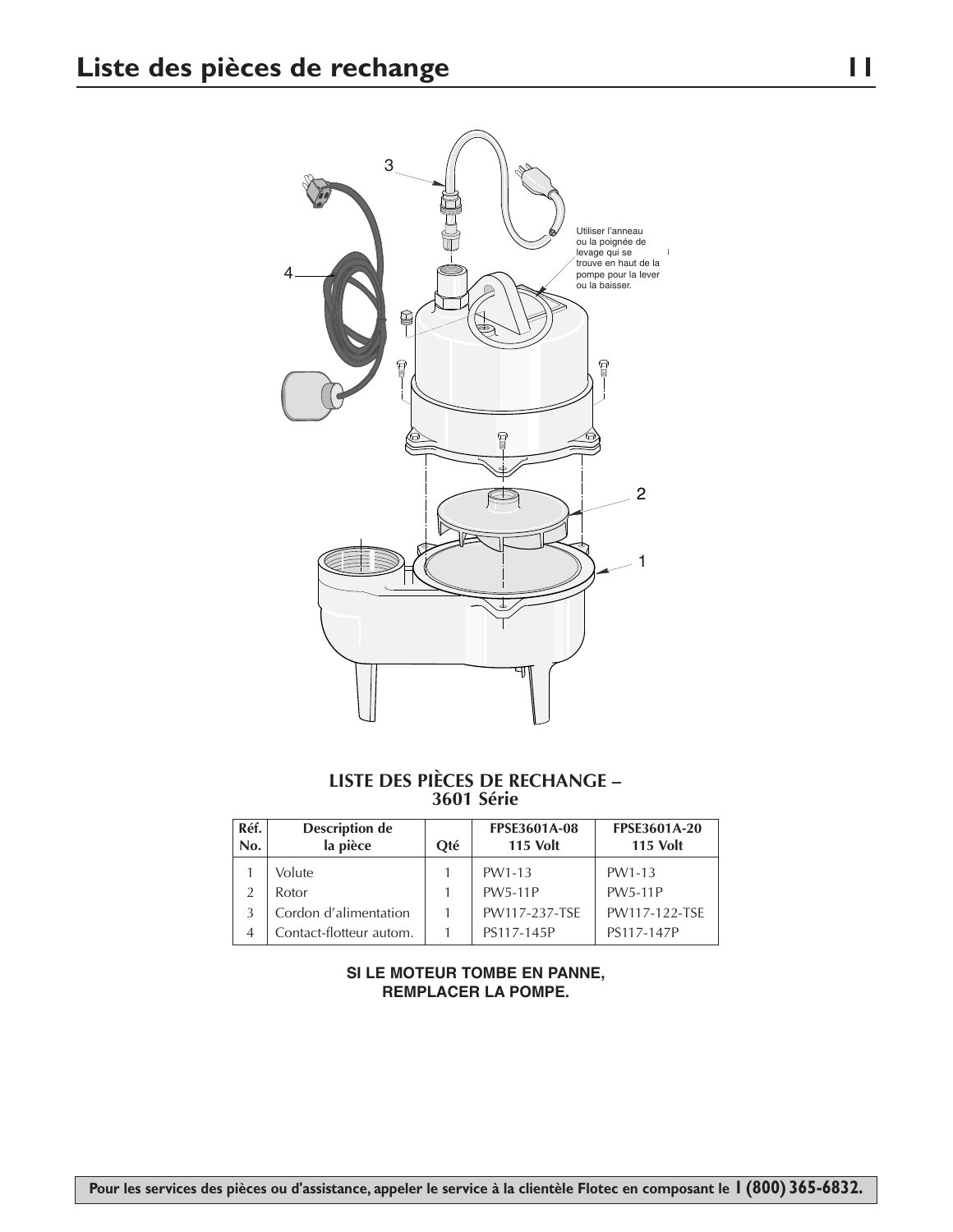# **LEA Y SIGA LAS INSTRUCCIONES DE SEGURIDAD!**

**Este es el símbolo de alerta de seguridad.** Cuando usted vea este símbolo en su bomba o en este manual, busque alguna de las siguientes palabras de advertencia y esté alerta a la posibilidad de una herida personal:

advierte acerca de los peligros que **ocasionarán PELIGRO** lesiones personales serias, la muerte o un daño severo a la propiedad si se ignoran dichos peligros.

**ADVERTENCIA** advierte acerca de los peligros que **pueden** ocasionar lesiones personales serias, la muerte o un daño severo a la propiedad si se ignoran dichos peligros.

**PRECAUCIÓN** advierte acerca de los peligros que **ocasionarán** o **podrán** ocasionar lesiones personales menores o daños a la propiedad si se ignoran dichos peligros.

La etiqueta **AVISO** indica instrucciones especiales que son importantes pero no relacionados a los peligros.

#### **Lea y siga cuidadosamente todas las instrucciones de seguridad en este manual y en la bomba.**

Mantenga las etiquetas de seguridad en buenas condiciones.

Reemplace las etiquetas de seguridad faltantes o dañadas.

- 1. Lea cuidadosamente estas reglas e instrucciones. Su omisión podría provocar graves lesiones y/o daños materiales.
- 2. Verifique los códigos del lugar de la instalación antes de realizarla. Debe usted respetar estas normas.
- 3. Instale un sistema de ventilación en el tanque de aguas cloacales o en el tanque séptico de acuerdo con los códigos locales.
- 4. No instale la bomba en ningún lugar que el Código Nacional de Electricidad, ANSI/NFPA 70-1990, clasifique como peligroso.

#### **Voltaje peligroso, puede ser causa de ADVERTENCIA descargas eléctricas, quemaduras o muerte.**

Durante el funcionamiento la bomba está sumergida en agua; para evitar descargas fatales proceda del siguiente modo si es necesario prestar servicio a la bomba:

- 5A. Corte la corriente eléctrica en la caja de conexiones antes de desconectar el enchufe de la bomba.
- 5B. Proceda con sumo cuidado al cambiar los fusibles. No trabaje con los pies en el agua ni introduzca sus dedos en el zócalo del fusible.
- 5C. No modifique el cable y el enchufe. Si usa cable con enchufe utilice sólo una toma con conexión a masa. Si conecta a un sistema de control, ponga a tierra el cable conector de tierra de la bomba.
- 6. No haga funcionar la bomba en seco. El funcionamiento en seco sobrecalienta la bomba (puede causar quemaduras a quien la manipule). El sobrecalentamiento invalida la garantía.
- 7. Las bombas funcionan normalmente en caliente. Para evitar quemaduras al prestar servicios a la bomba déjela enfriar 20 minutos después de desconectarla y antes de manipularla.
- 8. En servicio normal, no es necesario aceitar el motor. El motor ha sido lubricado en fábrica con aceite especial. Al hacer una reparación, reemplace este aceite por aceite nuevo.

# **ADHÍERA AQUÍ EL RECIBO ORIGINAL PARA VALIDACION DE GARANTÍA**

### **Garantía Flotec de por vida**

FLOTEC garantiza que los productos especificados en esta garantía están libres de defectos en material y mano de obra.

Si dentro del período de uso del producto por parte del propietario del mismo, se comprobara que cualquiera de los siguientes productos, FLOODMATE® 7000 (FP0S6000A), IRONMATE® (FPSC4550A), Eyector de Aguas Residuales (FPSE33601A), Bomba de Pedestal (FPPSS5000) o Bomba para Uso General (FPSC1725X), fuese defectuoso, éste será reparado o reemplazado a opción de FLOTEC, sujeto a los términos y a las condiciones indicadas a continuación.

#### **Términos y condiciones generales**

El propietario deberá pagar todos los gastos de mano de obra y de envío necesarios para reemplazar el producto cubierto por esta garantía. Esta garantía no corresponde en casos de Fuerza Mayor, ni corresponderá en casos de productos que, a solo juicio de FLOTEC, hayan estado sujetos a negligencia, abuso, accidente, mala aplicación, manipulación, alteración; ni en casos de instalación, operación, mantenimiento o almacenamiento inadecuados o excesos de los máximos recomendados según se indicara en el manual del propietario.

Las solicitudes de servicio bajo esta garantía deberán hacerse por medio de la devolución del producto a la tienda minorista o a FLOTEC tan pronto como se haya descubierto el supuesto defecto. FLOTEC entonces adoptará medidas correctivas tan pronto como sea razonablemente posible.

Esta garantía establece la única obligación por parte de FLOTEC y el recurso exclusivo del comprador por productos defectuosos.

FLOTEC NO SE HARÁ RESPONSABLE DE NINGÚN DAÑO O PERJUICIO CONSECUENTE, INCIDENTAL O CONTINGENTE DE CUALQUIER TIPO. LA GARANTÍA QUE ANTECEDE ES EXCLUSIVA Y EN LUGAR DE TODA OTRA GARANTÍA EXPLÍCITA O IMPLÍCITA, INCLUYENDO, PERO SIN LIMITARSE A TODA GARANTÍA IMPLÍCITA DE COMERCIABILIDAD E IDONEIDAD PARA UN FIN ESPECÍFICO.

Ciertos estados no permiten la exclusión o limitación de daños y perjuicios incidentales o consecuentes o la limitación del período de una garantía implícita, de manera que es posible que las limitaciones o exclusiones que anteceden no correspondan en su caso. Aunque esta garantía identifica recursos específicos, es posible que usted pueda tener otros derechos y recursos.

> **FLOTEC • P.O. Box 342 • Delavan, WI U.S.A. 53115 Teléfono: 1-800-365-6832 • Fax: 1-800-526-3757 e-Mail (correo electrónico): info@flotecwater.com • Dirección web: http://www.flotecwater.com**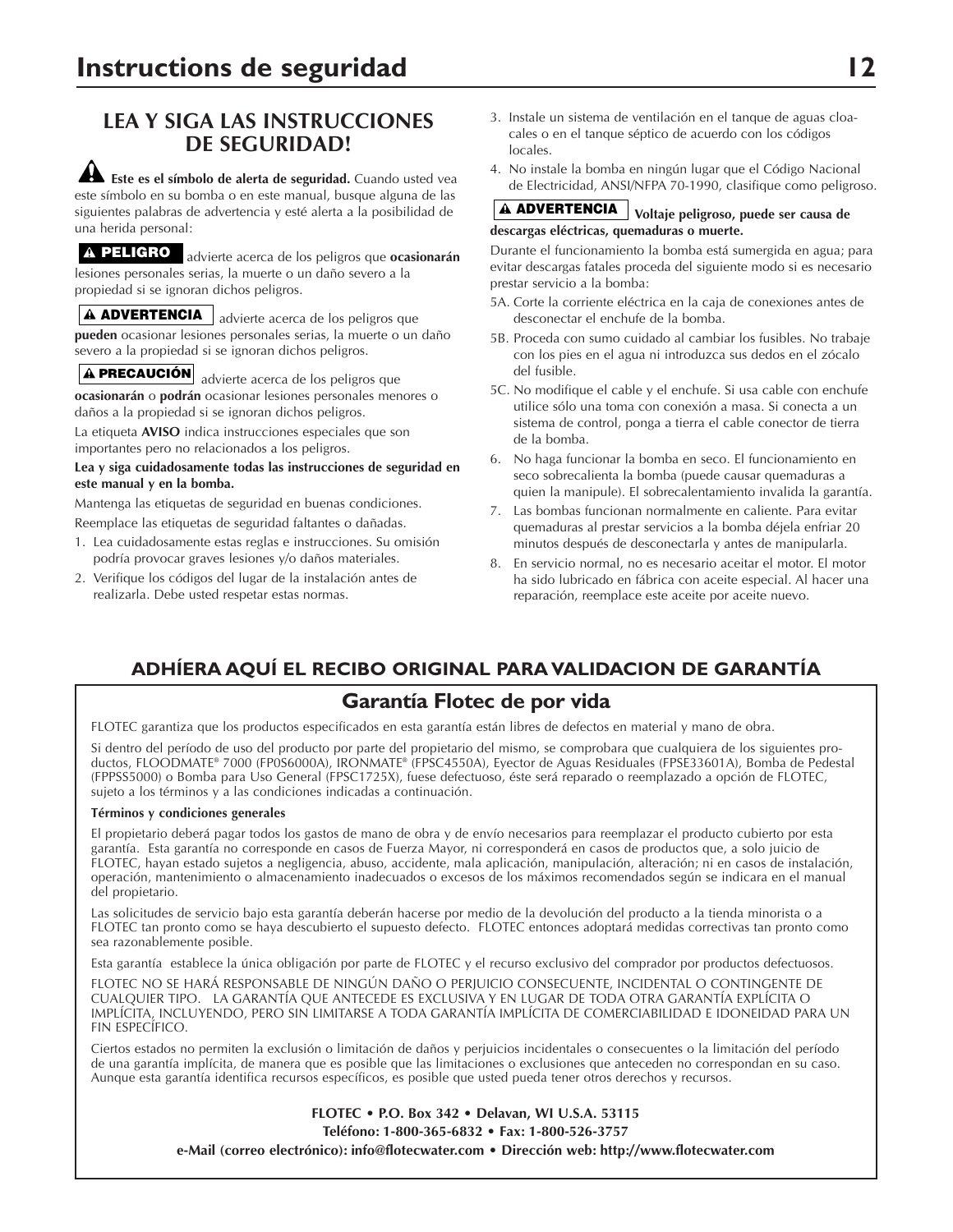### **ESPECIFICACIONES**

| <b>Modelo</b><br><b>FPSE</b> | НF | Voltaie | Requiere un ramal<br>individual (amperios) | Amperios con fusibles de dos<br>telementos y retardo de tiempo |
|------------------------------|----|---------|--------------------------------------------|----------------------------------------------------------------|
| 3601A                        |    |         |                                            |                                                                |

#### **RENDIMENTO**

| (I/h - Litros Por Hora) Por Total de Pies (M) |                |        |   |                          |                          |  |
|-----------------------------------------------|----------------|--------|---|--------------------------|--------------------------|--|
|                                               | $\overline{a}$ |        | . |                          |                          |  |
| <b>FPSE3601A</b>                              | 709            | 20 441 |   | $\overline{\phantom{a}}$ | $\overline{\phantom{0}}$ |  |

# **INSTALACIÓN**

#### **(Consulte la Figura 1 para obtener las instrucciones de una instalación típica)**

**La bomba debe estar nivelada cuando esté PRECAUCIÓN funcionando.** Si el motor está inclinado, es posible que el interruptor interno de inicio/marcha se recaliente y perjudique el motor.

**A ADVERTENCIA** Riesgo de choque eléctrico. Puede provocar quemaduras o muerte. No levante la bomba por medio del cordón eléctrico. Consulte la "Advertencia sobre levantar por medio del cordón", en la página 15. No cuelgue la bomba del tubo de descarga ni del cordón eléctrico.

1. Instale la bomba sobre una base sólida y nivelada, o en un pozo



*Figura 1*

de recogida construido de baldosas, hormigón, acero o plástico. El diámetro mínimo recomendado del pozo de recogida es de 18 pulgadas (46 cm) y la profundidad mínima recomendada es de 30 pulgadas (76 cm). Verifique los códigos locales para obtener información sobre los materiales aprobados.

**AVISO:** No instale la bomba sobre superficies de arcilla, tierra o arena. Limpie el área alrededor de la bomba para eliminar las piedras pequeñas y la gravilla que puedan obturar la bomba. Mantenga la malla de admisión de la bomba despejada y limpia.

2. Enrosque un tubo de descarga de 2" en el orificio de descarga de la bomba de 2" NPT. Tenga cuidado de no estropear ni cruzar las roscas.

#### **Tubería – Usos con efluente (partículas sólidas de 3/4" o menores)**

La tubería debe ser de 1-1/2" como mínimo para acarrear el volumen de descarga de la bomba. Verifique los códigos locales para determinar si es necesario instalar una válvula de retención en su sistema. En climas fríos, no se usan válvulas de retención para evitar que el efluente se congele en la tubería.

#### **Tubería – Usos con aguas residuales (partículas sólidas de 2" o menores)**

En todos los casos, la tubería no debe ser menor que la descarga de la bomba.

Cuando se instale en un sistema de aguas residuales, la tubería deberá ser capaz de acarrear partículas semi-sólidas de 2" (5.1 cm) de diámetro como mínimo.

El caudal en la tubería de descarga debe mantener todas las partículas sólidas presentes en suspensión en el líquido. Para satisfacer los requerimientos mínimos de flujo (2 pies (0.6 m) por segundo en la línea de descarga), el tamaño de la tubería debe ser el siguiente:

| Un tubo de un diámetro de: | Admite un caudal de: |  |
|----------------------------|----------------------|--|
| 3,8 cm $(1-1/2'')$         | 45 LPM (12 GPM)      |  |
| 5,1 cm $(2'')$             | 79 LPM (21 GPM)      |  |
| 6,3 cm $(2-1/2'')$         | 113 LPM (30 GPM)     |  |
| 7,6 cm $(3'')$             | 181 LPM (48 GPM)     |  |

**AVISO:** Use cinta de Teflón™ en las conexiones de la tubería. No use compuestos comunes para unir tubos en tuberías de plástico o en la bomba. El compuesto para unir tubos puede atacar el plástico y dañar la bomba.

™ E.I. DuPont de Nemours and Company Corporation.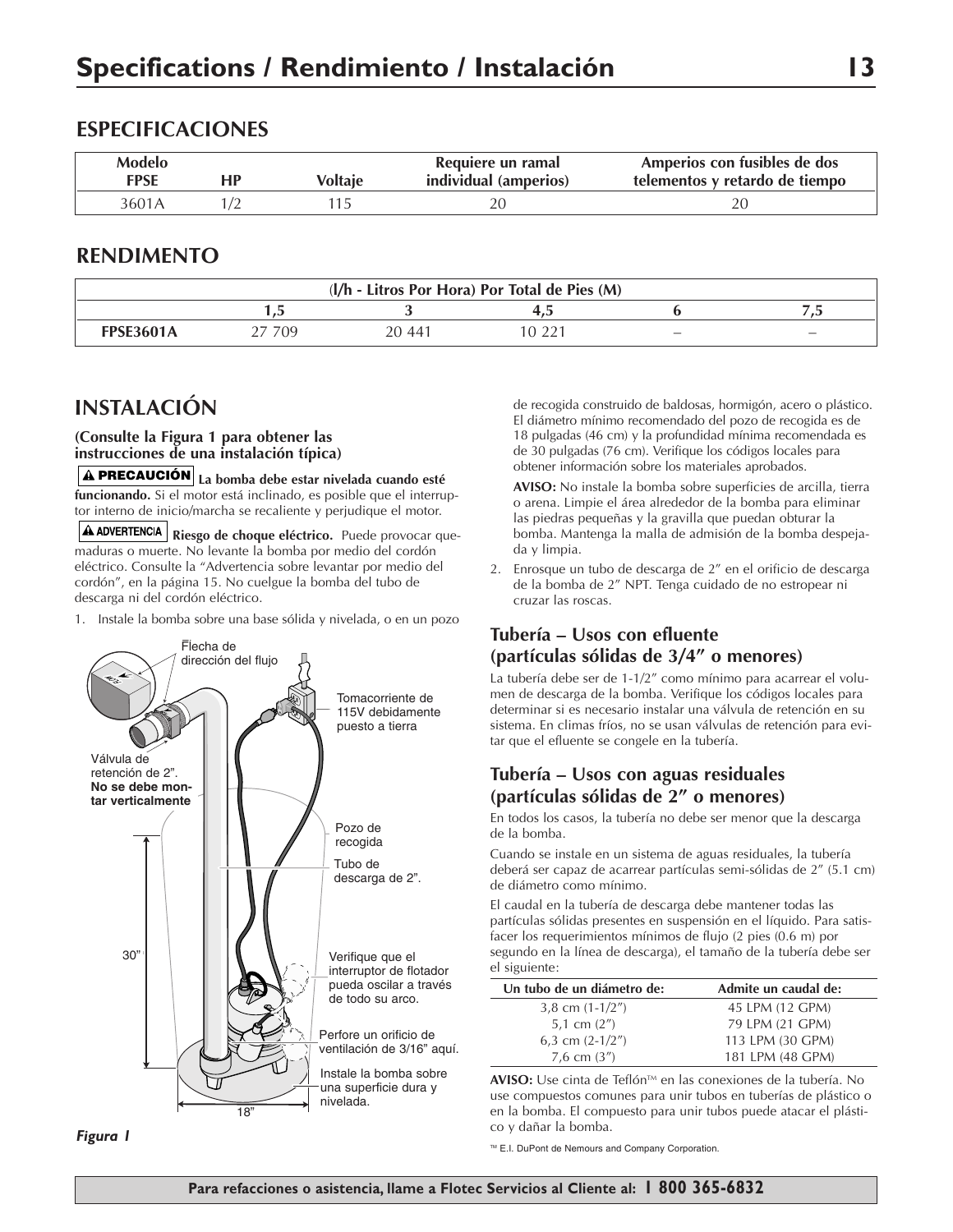- 3. Para reducir el ruido y las vibraciones del motor, se puede conectar una manguera de caucho corta en la línea de descarga cerca de la bomba, usando abrazaderas adecuadas.
- 4. Si la línea de descarga de la bomba está expuesta a temperaturas externas debajo del punto de congelación, la porción de la línea que esté expuesta deberá ser instalada de manera que el agua que pueda permanecer en la tubería, drene hacia la salida por gravedad. Si se ignora esta recomendación, el agua que quede atrapada en la descarga se podrá congelar y provocar daños a la bomba.
- 5. Instale una válvula de retención de 2" en la porción horizontal de la tubería de descarga. Verifique que la flecha que indica la dirección del flujo apunte en dirección opuesta a la bomba. Esta válvula de retención impedirá que el agua regrese hacia la pileta o hacia el área que se esté bombeando cuando la bomba no esté en marcha. La válvula de retención debe ser una válvula de flujo libre que pueda pasar partículas sólidas con facilidad.

**AVISO:** Para obtener el mejor rendimiento de la válvula de retención cuando se trate de partículas sólidas, no la instale con la descarga a un ángulo mayor de 45˚ sobre la línea horizontal. No instale la válvula de retención en posición vertical ya que las partículas sólidas podrán asentarse en la válvula y evitar que se abra cuando la bomba se encienda.

- 6. Perfore un orificio de 3/16" (4.7 mm) en la tubería de descarga, entre 1" y 2" (2.5 – 5.1 cm) por encima de la conexión de descarga de la bomba (pero por debajo de la válvula de retención) para evitar la creación de bolsas de aire en la bomba.
- 7. Introduzca el enchufe superpuesto del interruptor de flotador en un tomacorriente debidamente puesto a tierra y el enchufe de la bomba en el enchufe superpuesto.
- 8. Verifique la instalación observando el funcionamiento de la bomba a través de un ciclo completo. Asegúrese de que ninguna pieza de la unidad interfiera con el interruptor de flotador.

**Riesgo de inundación. Puede provocar lesiones personales o daños materiales.** Si se ignora esta recomendación de verificar el funcionamiento, existe el riesgo de un funcionamiento incorrecto, fallas prematuras e inundación.

# **INSTALACIÓN ELÉCTRICA**

### **Voltaje peligroso, puede ser causa de ADVERTENCIA**

**descargas eléctricas, quemaduras o muerte.** Al instalar, operar o prestar servicios a esta bomba, respete las instrucciones de seguridad enumeradas a continuación:

- Paso 1. NO utilice cable con empalmes para la alimentación eléctrica.
- Paso 2. NO permita que el enchufe del cordón eléctrico quede sumergido.
- Paso 3. NO use cables de prolongación. Presentan riesgo de incendio y pueden reducir el voltaje lo suficiente como para impedir el bombeo, dañar el motor o ambas cosas.
- Paso 4. NO manipule o preste servicios a la bomba mientras esté conectada a la corriente eléctrica.

Paso 5. NO saque la clavija (ficha) de puesta a tierra ni modifique el enchufe. Para protección contra la descarga eléctrica el cable de alimentación está constituido por un conductor de tres alambres y termina en un enchufe de tres pernos con puesta a tierra. Enchufe la bomba en un receptáculo de toma de tres alambres del tipo de puesta a tierra, con la tierra conectada. Conecte la bomba respetando los códigos de electricidad que corresponda.

Para el funcionamiento automático, enchufe o conecte la bomba a un interruptor automático de flotante o a un controlador la bomba. Si la bomba se conecta directamente a una toma eléctrica, funcionará en forma continua. La bomba debe conectarse a su propio un ramal individual y no deben colocarse otras tomas o equipo en ese circuito. Los fusibles o disyuntores de circuito deben tener la capacidad que se indica en el cuadro que on Page 13.

**ADVERTENCIA** Peligro de descarga eléctrica e incendio. **Puede causar quemaduras o muerte.** Asegúrese de que la información sobre la corriente eléctrica (voltaje, frecuencia y número de fases) inscrita en la chapa del motor de la bomba corresponde exactamente a la de la corriente eléctrica utilizada. Instale la bomba en conformidad con todos los códigos de electricidad que corresponda.

# **OPERACIÓN**

**AVISO:** No permita que la bomba funcione en un sumidero seco. Si lo hace, invalidará la garantía y podrá dañar la bomba.

El uso de un protector automático de sobrecarga en el motor lo protegerá contra el sobrecalentamiento o la sobrecarga e impedirá que éste se queme. Cuando el motor se enfría el protector de sobrecarga se reconecta automáticamente y permite el arranque del motor.

Si el protector de sobrecarga funciona con excesiva frecuencia, investigue los motivos. La sobrecarga podría deberse a un rodete trabado, al uso de voltaje erróneo o reducido o a una falla eléctrica en el motor. Si se sospecha que el motor tiene una falla eléctrica, hágalo revisar por personal de servicio competente.

La bomba está lubricada permanentemente y no requiere ser aceitada o engrasada.

# **SERVICO**

**Voltaje peligroso, puede ser causa de ADVERTENCIA descargas eléctricas, quemaduras o muerte.** Antes de retirar la bomba del sumidero para prestarle servicio, desconecte la corriente eléctrica a la bomba y al interruptor de control.

**Riesgo de choque eléctrico. Puede pro-ADVERTENCIA ducir quemaduras o la muerte. No levante la bomba por el cordón. Ver "Advertencia de no levantar la bomba por el cordón" en la Pagina 15.**

Sumerja la bomba en una solución desinfectante de agua clorada (Clorox, agua lavandina, agua de Javel, etc.) por lo menos durante una hora antes de desarmar la bomba. El motor de la bomba contiene un aceite lubricante especial que debe mantenerse limpio y libre de agua.

Verifique el funcionamiento llenando el sumidero con agua y observando el funcionamiento de la bomba a través de un ciclo completo.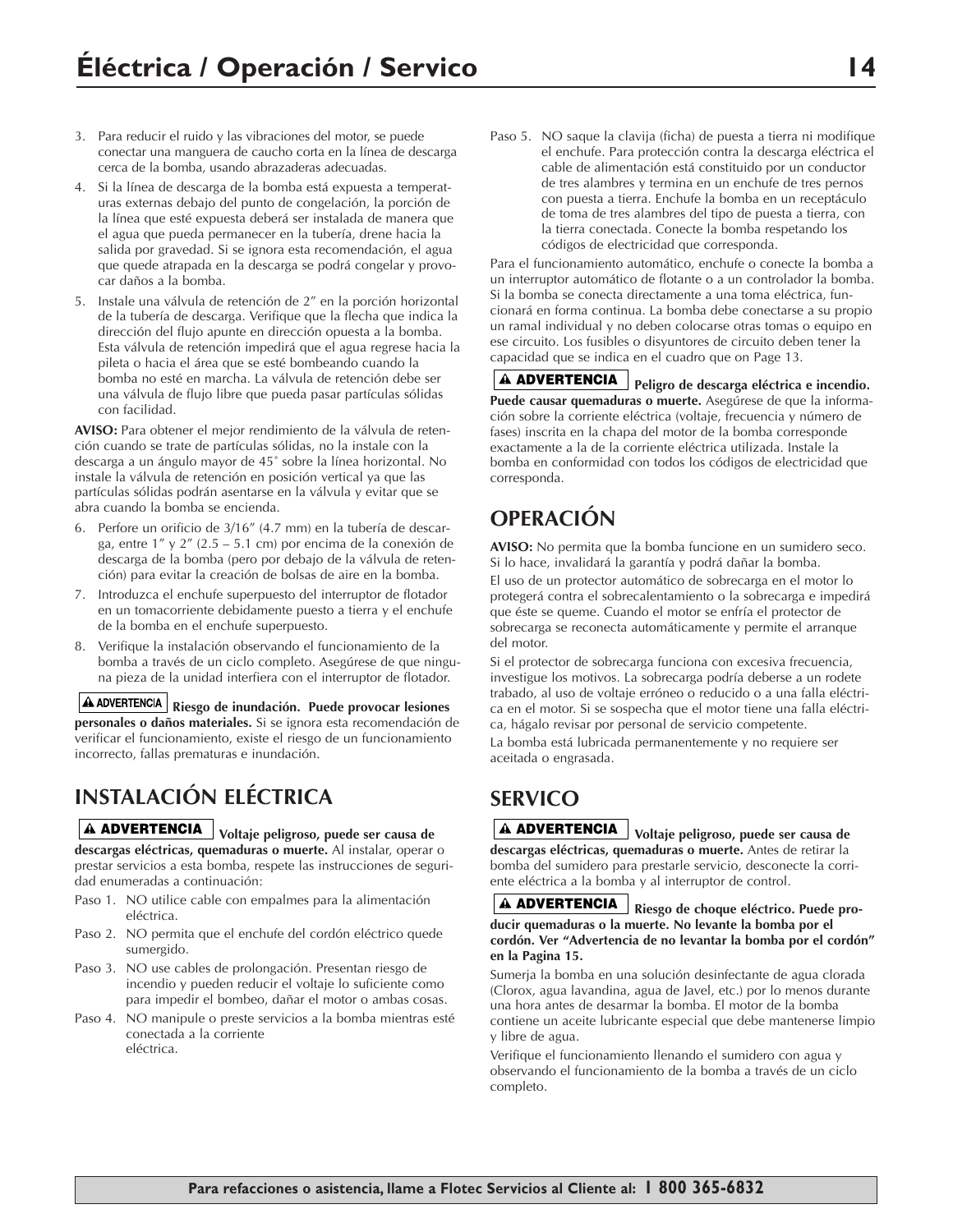**Riesgo de inundación. Puede provocar ADVERTENCIA lesiones personales o daños materiales. Si se ignora esta verificación de funcionamiento, existe el riesgo de inundación o fallas prematuras.**

**AVISO:** ¡Esta unidad no ha sido diseñada para aplicaciones con agua salada o salmuera! El uso con agua salada o salmuera anulará la garantía.

# **GUÍA PARA LA RESOLUCIÓN DE PROBLEMAS**

**Riesgo de arranques repentinos. Puede ADVERTENCIA provocar choque eléctrico o apretar las manos o las herramientas.** Si la corriente a la bomba está conectada cuando se repone el protector térmico de sobrecarga, la bomba podrá arrancar inesperadamente. Desconecte la corriente antes de prestar servicio a la bomba.

| A. La bomba no funciona:                       | 1. Verifique que el cable de alimentación esté enchufado correctamente en el receptáculo.<br>Antes de manipular la bomba o el motor, desconecte la energía eléctrica.<br>2. Asegúrese de que haya corriente eléctrica.<br>3. Verifique que el nivel de líquido sea lo suficientemente elevado para activar el<br>interruptor o el control.<br>4. Verifique que el agujero de 3/16 pulgadas (4,17 mm) en el caño de descarga no esté<br>tapado.<br>5. Verifique que la entrada de la bomba, el rodete, la válvula de retención o el caño de<br>descarga no estén bloqueados.<br>6. Es posible que el protector térmico de sobrecarga haya accionado. Haga arrancar la<br>bomba; si arranca y se detiene de inmediato desconecte la bomba de la corriente<br>eléctrica por 30 minutos para permitir que el motor se enfríe; luego vuelva a conectarla<br>a la corriente eléctrica. Investigue la causa del sobrecalentamiento o sobrecarga.<br>7. Verifique el funcionamiento del interruptor de flotador para asegurarse de que haya el<br>máximo de juego posible. |
|------------------------------------------------|--------------------------------------------------------------------------------------------------------------------------------------------------------------------------------------------------------------------------------------------------------------------------------------------------------------------------------------------------------------------------------------------------------------------------------------------------------------------------------------------------------------------------------------------------------------------------------------------------------------------------------------------------------------------------------------------------------------------------------------------------------------------------------------------------------------------------------------------------------------------------------------------------------------------------------------------------------------------------------------------------------------------------------------------------------------------|
| B. La bomba no vacía el<br>sumidero:           | 1. Asegúrese de que todas las válvulas en la tubería de descarga estén totalmente abiertas.<br>2. Limpie el caño de descarga y verifique la válvula.<br>3. Verifique que la entrada de la bomba o el rodete no estén bloqueados.<br>4. Quizás la bomba no tenga el tamaño correcto y es posible que se requiera una bomba<br>de mayor capacidad.<br>5. Verifique el funcionamiento del interruptor de flotador para asegurarse de que haya el<br>máximo de juego posible.                                                                                                                                                                                                                                                                                                                                                                                                                                                                                                                                                                                          |
| C. La pompe ne s'arrête<br>pas de fonctionner: | 1. Verifique el funcionamiento, la ubicación y el juego adecuado de los flotadores<br>automáticos del interruptor o del controlador. Consulte las instrucciones de instalación<br>del interruptor o control automático.<br>2. Si la bomba no funciona en absoluto o continúa funcionando con fallas, consulte al<br>personal de servicio de su localidad.                                                                                                                                                                                                                                                                                                                                                                                                                                                                                                                                                                                                                                                                                                          |





- 1. Si se levanta o sujeta la bomba por el cordón de alimentación eléctrica puede dañar el cordón y las conexiones.
- 2. El cordón se puede salir dejando al descubierto los alambres desnudos con la posibilidad de incendio o choque eléctrico.
- 3. Si levanta o sujeta la bomba por el cordón anulará la garantía.
- 4. Use el anillo de elevación o la manija situada en la parte superior de la bomba para levantar y bajar la bomba. Desconecte la energía eléctrica hacia la bomba antes de trabajar en la bomba o de sacaria del sumidero.